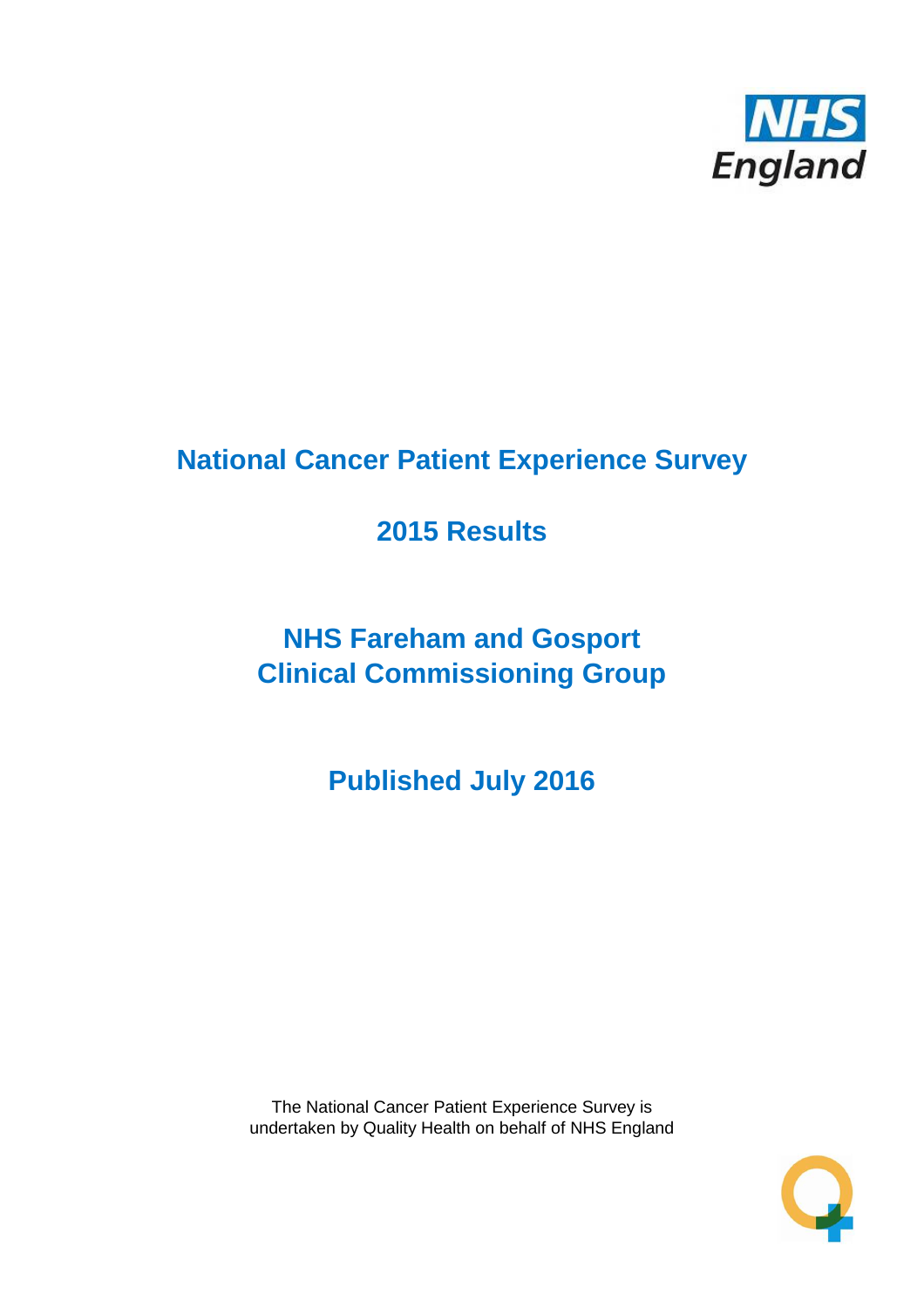### **Introduction**

The National Cancer Patient Experience Survey 2015 is the fifth iteration of the survey first undertaken in 2010. It has been designed to monitor national progress on cancer care; to provide information to drive local quality improvements; to assist commissioners and providers of cancer care; and to inform the work of the various charities and stakeholder groups supporting cancer patients.

The survey was overseen by a national Cancer Patient Experience Advisory Group. This Advisory Group set the principles and objectives of the survey programme and guided questionnaire development.

The survey was commissioned and managed by NHS England. The survey provider, Quality Health, is responsible for designing, running and analysing the survey.

Full national results and other reports are available at www.ncpes.co.uk

Further details on the survey methodology and changes to the 2015 survey can be found in the Annex. Note that a number of significant changes were made to the 2015 survey so caution should be taken in directly comparing data from the 2015 survey to the findings of the previous CPES surveys. No comparisons with previous surveys are presented in this report.

#### **This report**

The report shows how this CCG scored for each question in the survey, compared with national results. It is aimed at helping individual CCGs to understand their performance and identify areas for local improvement.

Note that responses for questions with 1-20 respondents have been suppressed. This is to protect patient confidentiality and because uncertainty around the result is too great.

#### **Data tables**

The data tables presented in this report show the following for each question:

- **Column 1** shows the number of respondents to this question
- **Column 2** shows the unadjusted 2015 score for this CCG
- **Column 3** shows the case-mix adjusted 2015 score for this CCG
- **Column 4** shows the lower limit of the expected range of scores for this CCG (the top of the pale blue section on the Comparability chart - see below)
- **Column 5** shows the upper limit of the expected range of scores for this CCG (the bottom of the dark blue section on the Comparability chart - see below)
- **Column 6** shows the National Average score for this question.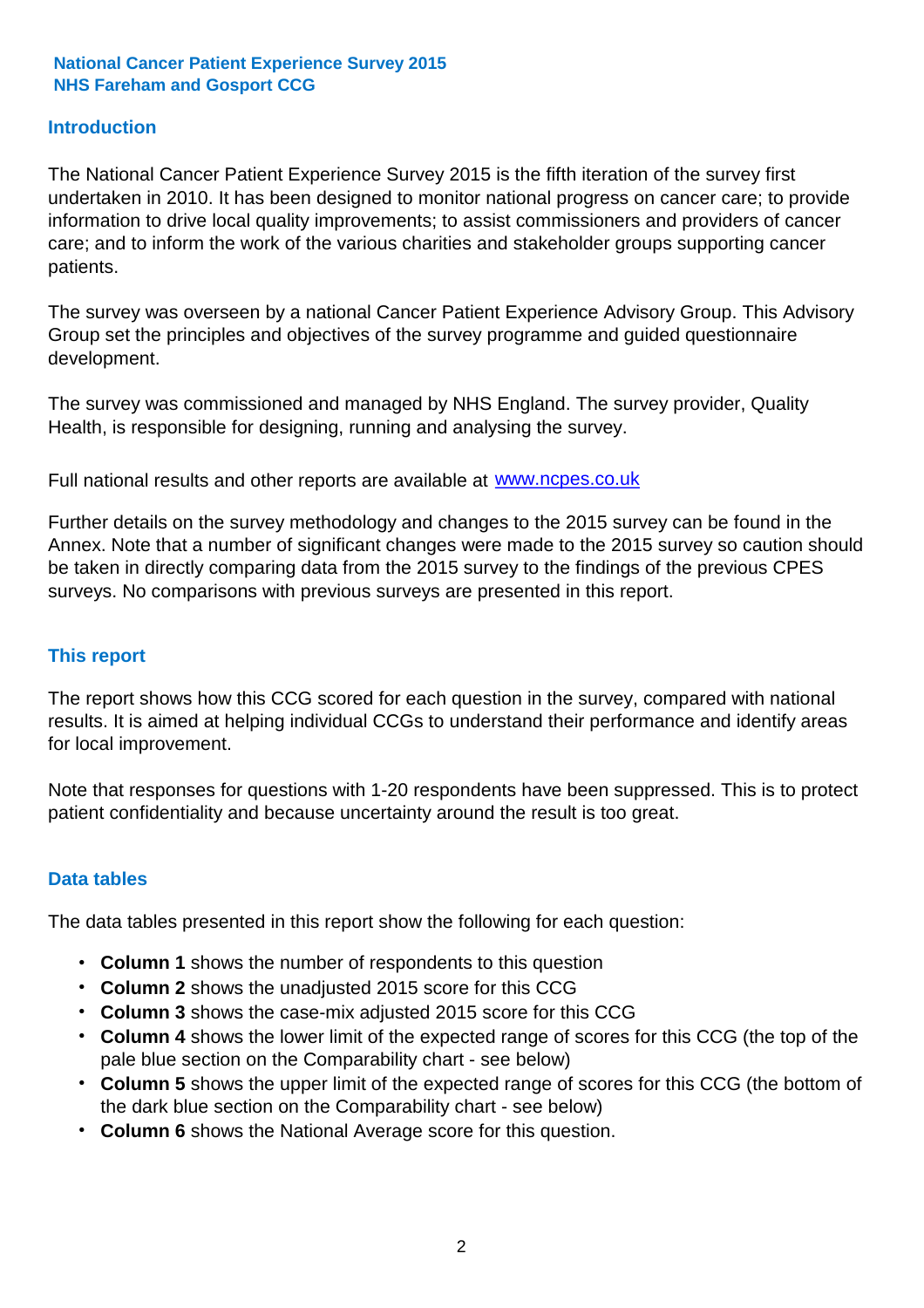Results for individual response options are presented in the detailed data tables **WWW.ncpes.co.uk** Confidence Intervals for unadjusted and case-mix adjusted data are provided in these tables.

Expected ranges and 95% Confidence Intervals highlight the uncertainty around the results. The size of the expected ranges and confidence intervals will be different for each question, and depends on the number of respondents and the range of their responses.

For further details on case-mix adjustment and the scoring methodology used, please refer to the Annex.

### **Comparability charts**

For the 2015 survey, we have adopted the CQC standard for reporting comparative performance, based on calculation of "expected ranges". This means that CCGs will be flagged as outliers only if there is statistical evidence that their scores deviate (positively or negatively) from the range of scores that would be expected for CCGs of the same size.

The Comparability charts in this report show a bar with these expected ranges (in grey), higher than expected (in dark blue), and lower than expected (in pale blue). A black dot represents the actual score of this CCG.

The same colour convention has been used in Column 3 of the Data tables.

For further details on expected ranges, please refer to the technical document at **www.ncpes.co.uk** 

#### **Tumour group tables**

The final set of tables in this report show the scores for each question for each of the 13 tumour groups, with a comparative national score for that tumour group.

These breakdowns are intended as additional information for CCGs to understand the differences between the experiences of patients with different types of cancer. The numbers are generally relatively small and may not be statistically significant. They should therefore be treated with some caution.

#### **Notes on specific questions**

Question 5 in the survey has not been scored. However, the unscored data is useful and has been published alongside the other results in this report. This question asked respondents to "tick all that apply". The results show all of the responses given including where respondents chose two or more options.

Questions used to direct respondents to different parts of the survey (questions 4, 17, 24, 27, 40, 43, 46) and other demographic and information questions are not reported.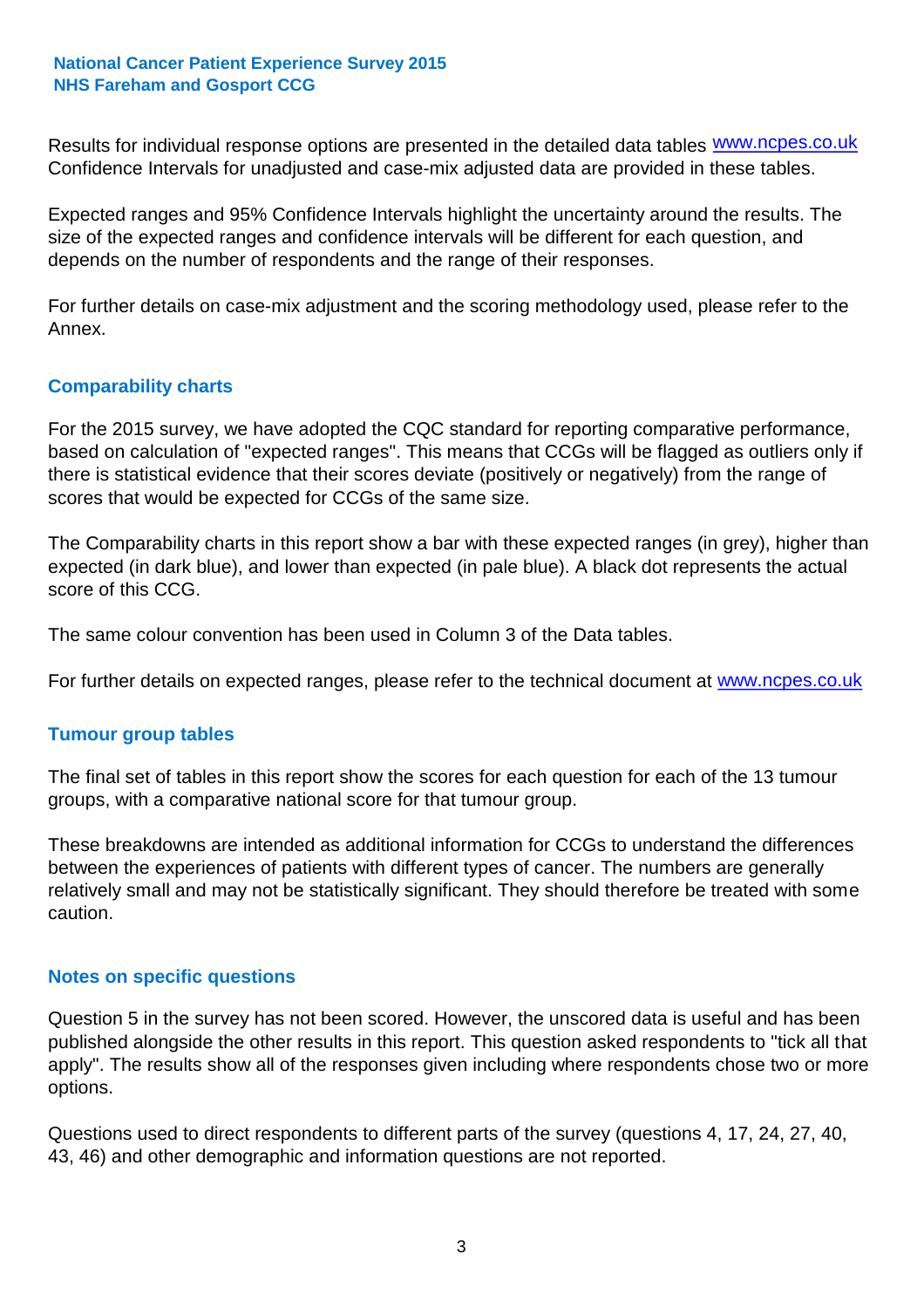#### **How to use the data**

Unadjusted data should be used to see the actual responses from patients relating to the CCG.

Case-mix adjusted data, together with expected ranges, should be used to understand whether the results are significantly higher or lower than national results.

Case-mix adjusted data, together with (case-mix adjusted) Confidence Intervals (presented in the detailed data tables **www.ncpes.co.uk**), should be used to understand whether the results are significantly higher or lower than the results for another CCG.

#### **Response rates**

Numbers of respondents by tumour group, age and gender can be found in the Annex.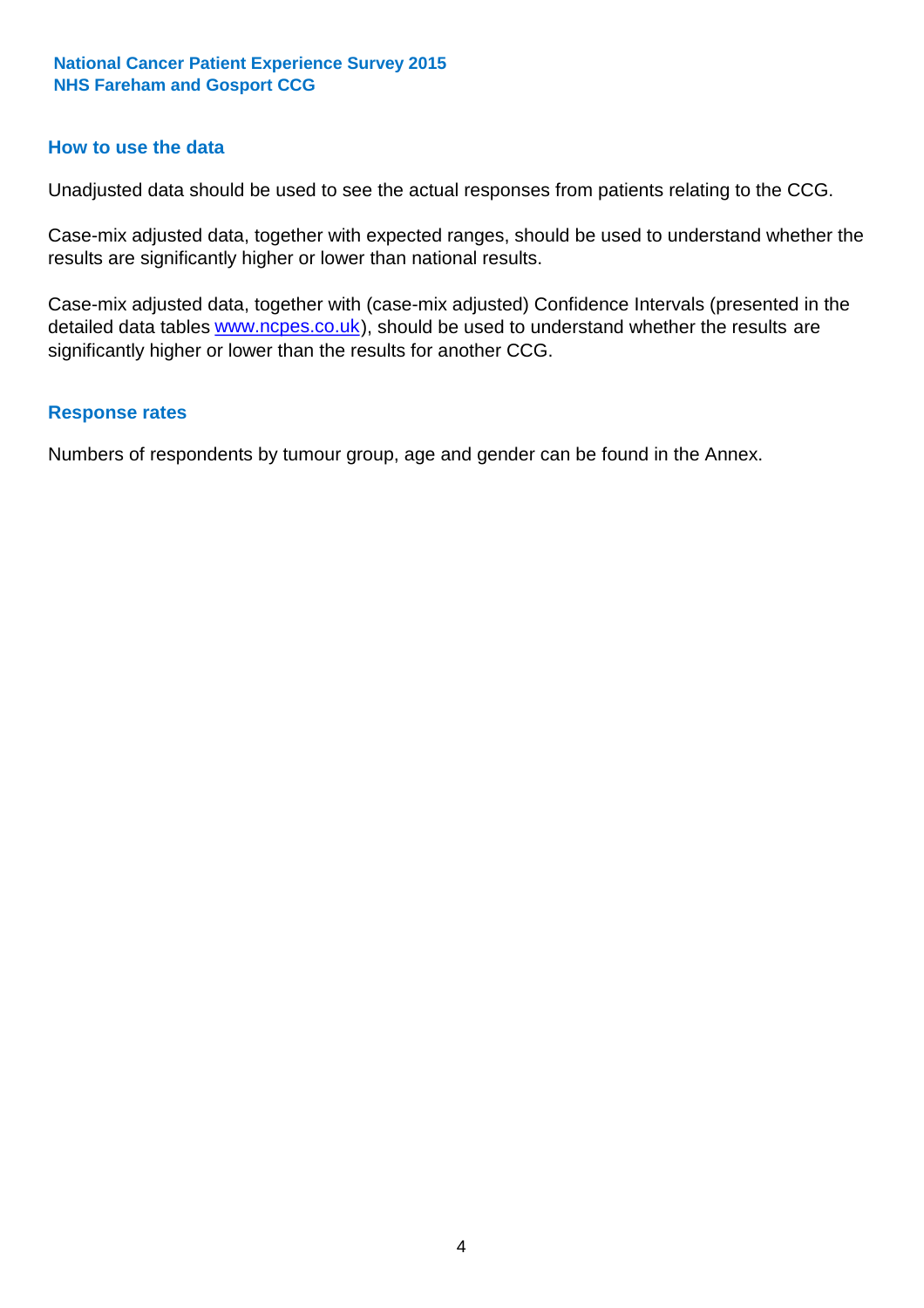### **Executive Summary**

average rating of 8.6. Asked to rate their care on a scale of zero (very poor) to 10 (very good), respondents gave an

The following questions are included in phase 1 of the Cancer Dashboard developed by Public Health England and NHS England\*:

- **77%** of respondents said that they were definitely involved as much as they wanted to be in decisions about their care and treatment
- **89%** of respondents said that they were given the name of a Clinical Nurse Specialist who would support them through their treatment
- when asked how easy or difficult it had been to contact their Clinical Nurse Specialist 88% of respondents said that it had been 'quite easy' or 'very easy'
- **86%** of respondents said that, overall, they were always treated with dignity and respect they were in hospital
- **95%** of respondents said that hospital staff told them who to contact if they were worried about their condition or treatment after they left hospital
- **57%** of respondents said that they thought the GPs and nurses at their general practice definitely did everything they could to support them while they were having cancer treatment.

Detailed results for these and other questions are set out in the sections that follow.

#### \* www.cancerdata.nhs.uk/dashboard

The questions were selected in discussion with the national Cancer Patient Experience Advisory Group and reflect four key patient experience domains: provision of information; involvement in decisions; care transition; interpersonal relations, respect and dignity. The figures presented above are all case-mix adjusted.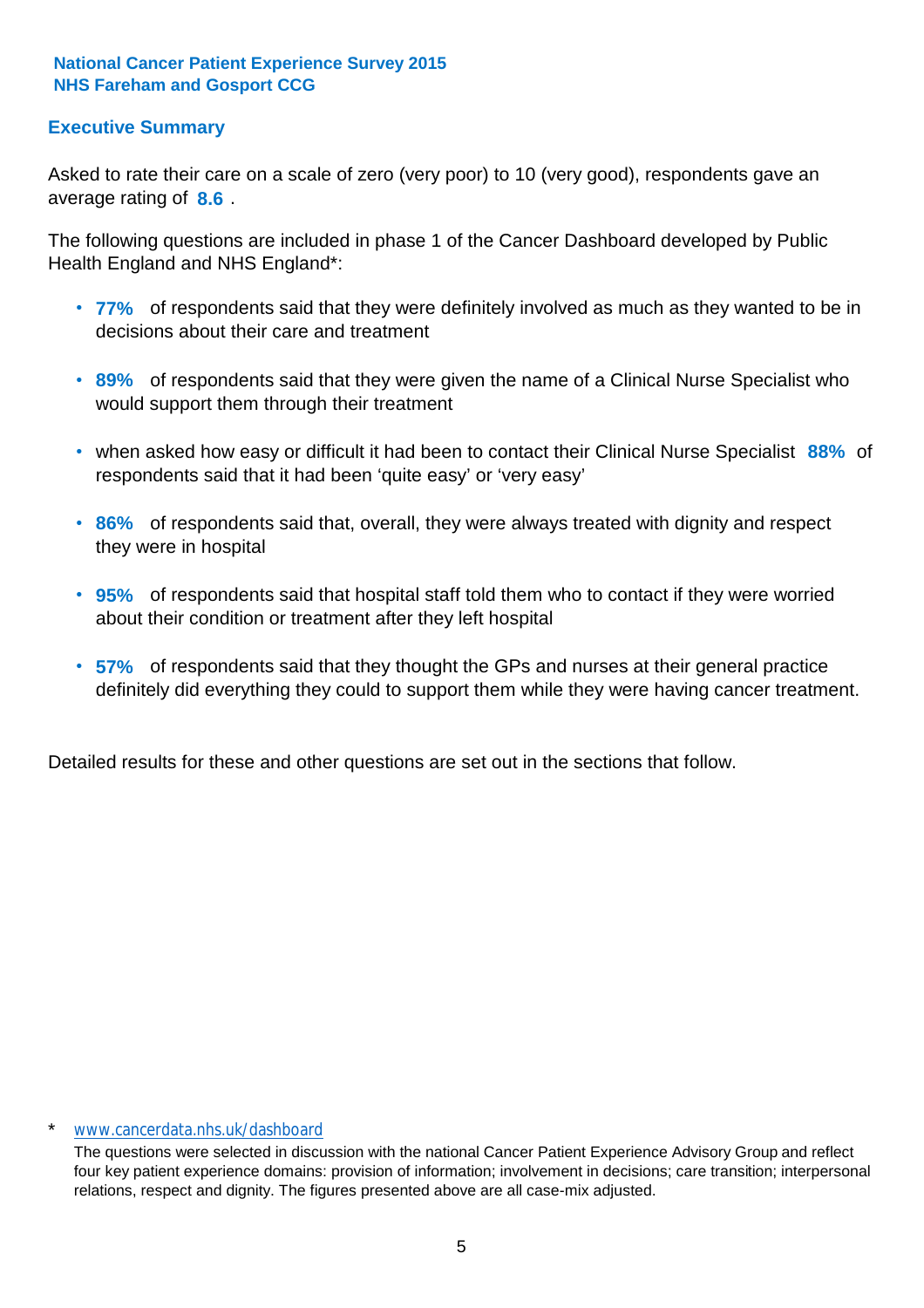# **Questions which scored outside expected range**

|                 |                                                                                           | 2015 Case-mix Adjusted                      |                                     |                                     |                                              |                              |  |  |  |
|-----------------|-------------------------------------------------------------------------------------------|---------------------------------------------|-------------------------------------|-------------------------------------|----------------------------------------------|------------------------------|--|--|--|
| Question        |                                                                                           | for this<br>respondents<br>Number of<br>CCG | Percentage<br>this CCG<br>2015<br>ą | Lower limit of<br>expected<br>range | Upper limit<br>expected<br>range<br>$\Omega$ | National<br>Average<br>Score |  |  |  |
|                 | Finding out what was wrong with you                                                       |                                             |                                     |                                     |                                              |                              |  |  |  |
| Q11             | Patient given easy to understand written information about the<br>type of cancer they had | 202                                         | 62%                                 | 65%                                 | 78%                                          | 72%                          |  |  |  |
|                 | Deciding the best treatment for you                                                       |                                             |                                     |                                     |                                              |                              |  |  |  |
| Q14             | Patient given practical advice and support in dealing with side<br>effects of treatment   | 226                                         | 59%                                 | 60%                                 | 72%                                          | 66%                          |  |  |  |
|                 | Care from your general practice                                                           |                                             |                                     |                                     |                                              |                              |  |  |  |
| Q <sub>52</sub> | GP given enough information about patient's condition and<br>treatment                    | 176                                         | 91%                                 | 92%                                 | 98%                                          | 95%                          |  |  |  |
|                 | Your overall NHS care                                                                     |                                             |                                     |                                     |                                              |                              |  |  |  |
| Q56             | Overall the administration of the care was very good / good                               | 232                                         | 85%                                 | 85%                                 | 93%                                          | 89%                          |  |  |  |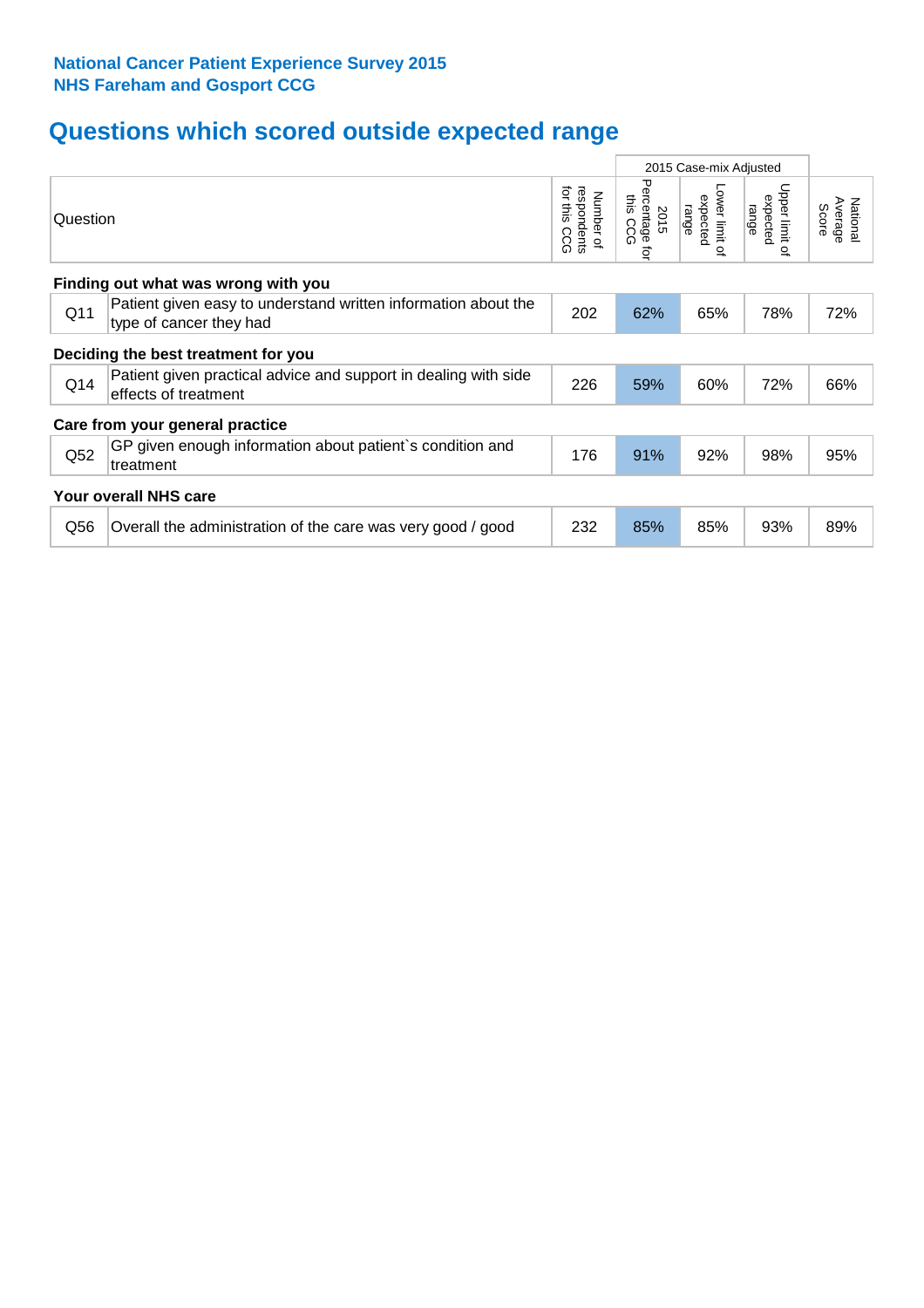# **CCG results**

# **Seeing your GP**



|    |                                                                |                                         |                             |               | 2015 Case-mix Adjusted     |                            |                           |
|----|----------------------------------------------------------------|-----------------------------------------|-----------------------------|---------------|----------------------------|----------------------------|---------------------------|
|    | Question                                                       | respondents<br>Number<br>$\overline{a}$ | 2015<br>Unadjusted<br>Score | 2015<br>Score | Expected<br>range<br>lower | Expected<br>range<br>dpper | National Average<br>Score |
| Q1 | Saw GP once / twice before being told had to go to<br>hospital | 166                                     | 78%                         | 73%           | 69%                        | 82%                        | 76%                       |
| Q2 | Patient thought they were seen as soon as necessary            | 231                                     | 82%                         | 80%           | 77%                        | 87%                        | 82%                       |

|    |                                                                             |                                                 | No.     |
|----|-----------------------------------------------------------------------------|-------------------------------------------------|---------|
|    | Beforehand, did you have all the<br>information you needed about your test? | Yes                                             | $\star$ |
|    |                                                                             | No, I would have liked more written information | $\star$ |
| Q5 |                                                                             | No, I would have liked more verbal information  | $\star$ |
|    |                                                                             | I did not need / want any information           | $\star$ |
|    |                                                                             | Don't know / can't remember                     | $\star$ |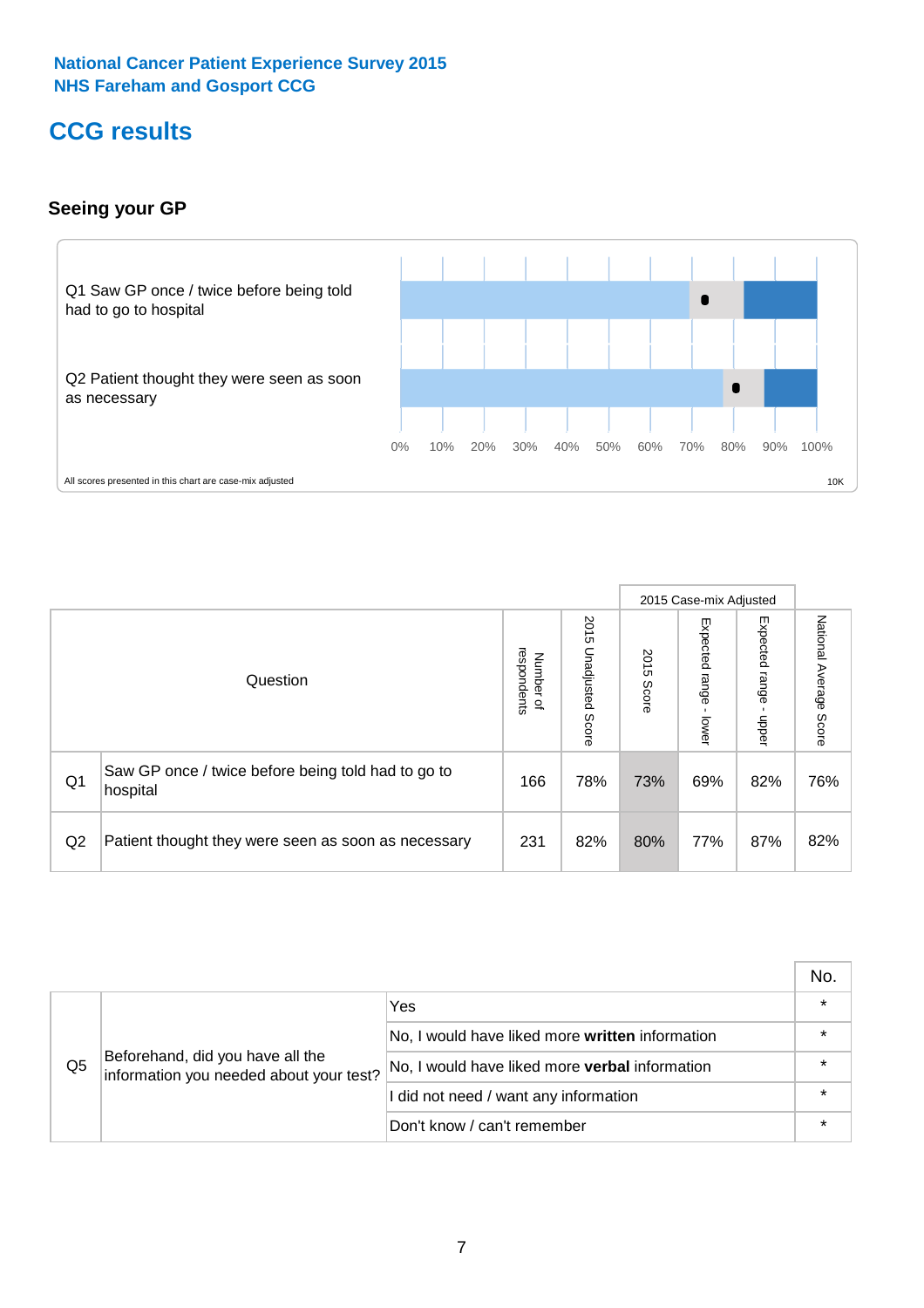### **Diagnostic tests**



|                |                                                                       |                                       |                             |               | 2015 Case-mix Adjusted  |                         |                           |
|----------------|-----------------------------------------------------------------------|---------------------------------------|-----------------------------|---------------|-------------------------|-------------------------|---------------------------|
|                | Question                                                              | respondents<br>Number<br>$\mathbf{Q}$ | 2015<br>Unadjusted<br>Score | 2015<br>Score | Expected range<br>lower | Expected range<br>nbber | National Average<br>Score |
| Q <sub>6</sub> | The length of time waiting for the test to be done was<br>about right | 209                                   | 90%                         | 89%           | 82%                     | 91%                     | 87%                       |
| Q7             | Given complete explanation of test results in<br>understandable way   | 209                                   | 81%                         | 79%           | 73%                     | 84%                     | 79%                       |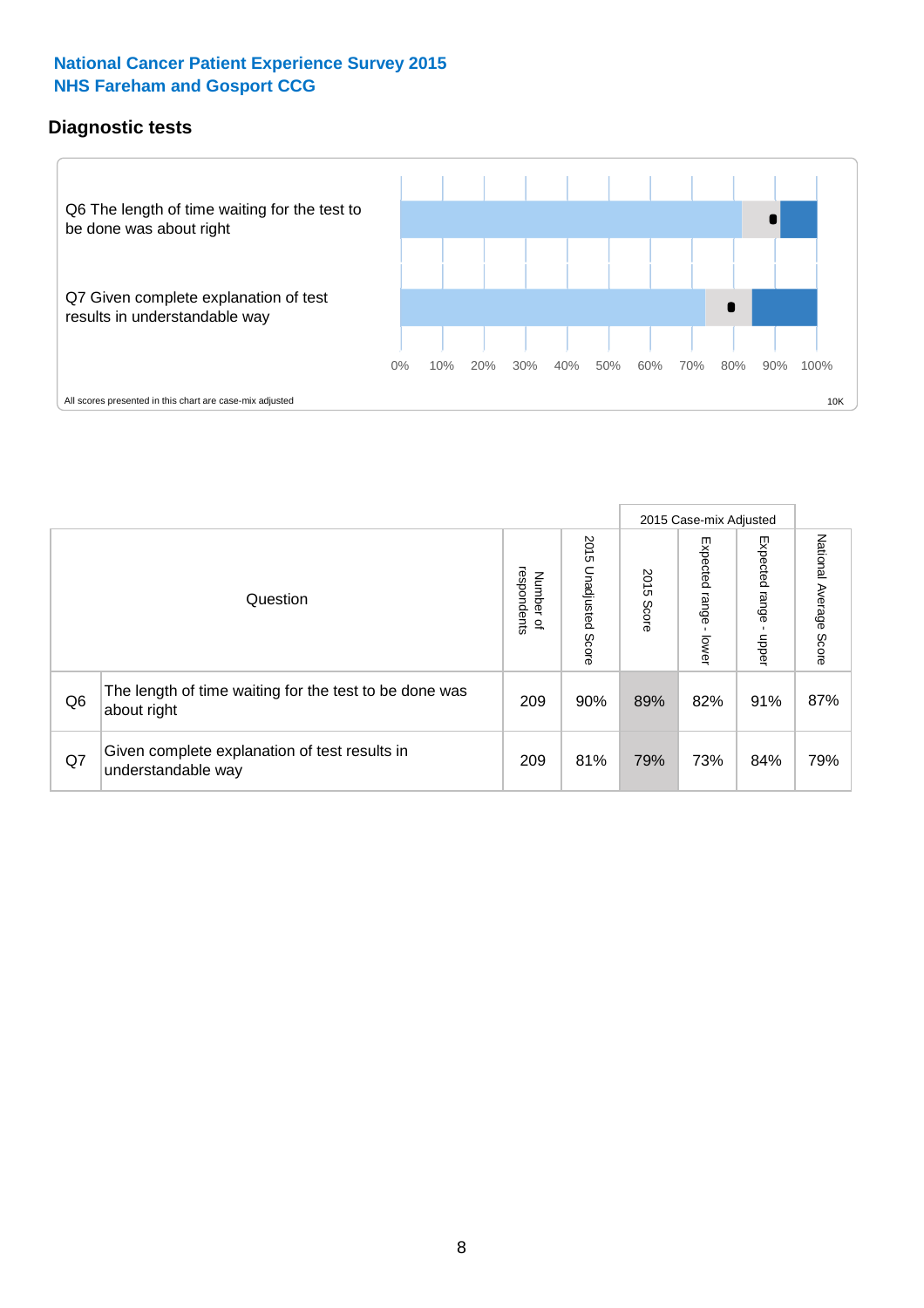#### **Finding out what was wrong with you**



|     |                                                                                            |                          |                       |               | 2015 Case-mix Adjusted    |                                           |                           |
|-----|--------------------------------------------------------------------------------------------|--------------------------|-----------------------|---------------|---------------------------|-------------------------------------------|---------------------------|
|     | Question                                                                                   | respondents<br>Number of | 2015 Unadjusted Score | 2015<br>Score | Expected<br>range - lower | Expected range<br>$\blacksquare$<br>nbber | National Average<br>Score |
| Q8  | Patient told they could bring a family member or friend<br>when first told they had cancer | 201                      | 81%                   | 81%           | 73%                       | 84%                                       | 79%                       |
| Q9  | Patient felt they were told sensitively that they had cancer                               | 233                      | 88%                   | 87%           | 80%                       | 89%                                       | 84%                       |
| Q10 | Patient completely understood the explanation of what<br>was wrong                         | 234                      | 74%                   | 71%           | 67%                       | 79%                                       | 73%                       |
| Q11 | Patient given easy to understand written information<br>about the type of cancer they had  | 202                      | 64%                   | 62%           | 65%                       | 78%                                       | 72%                       |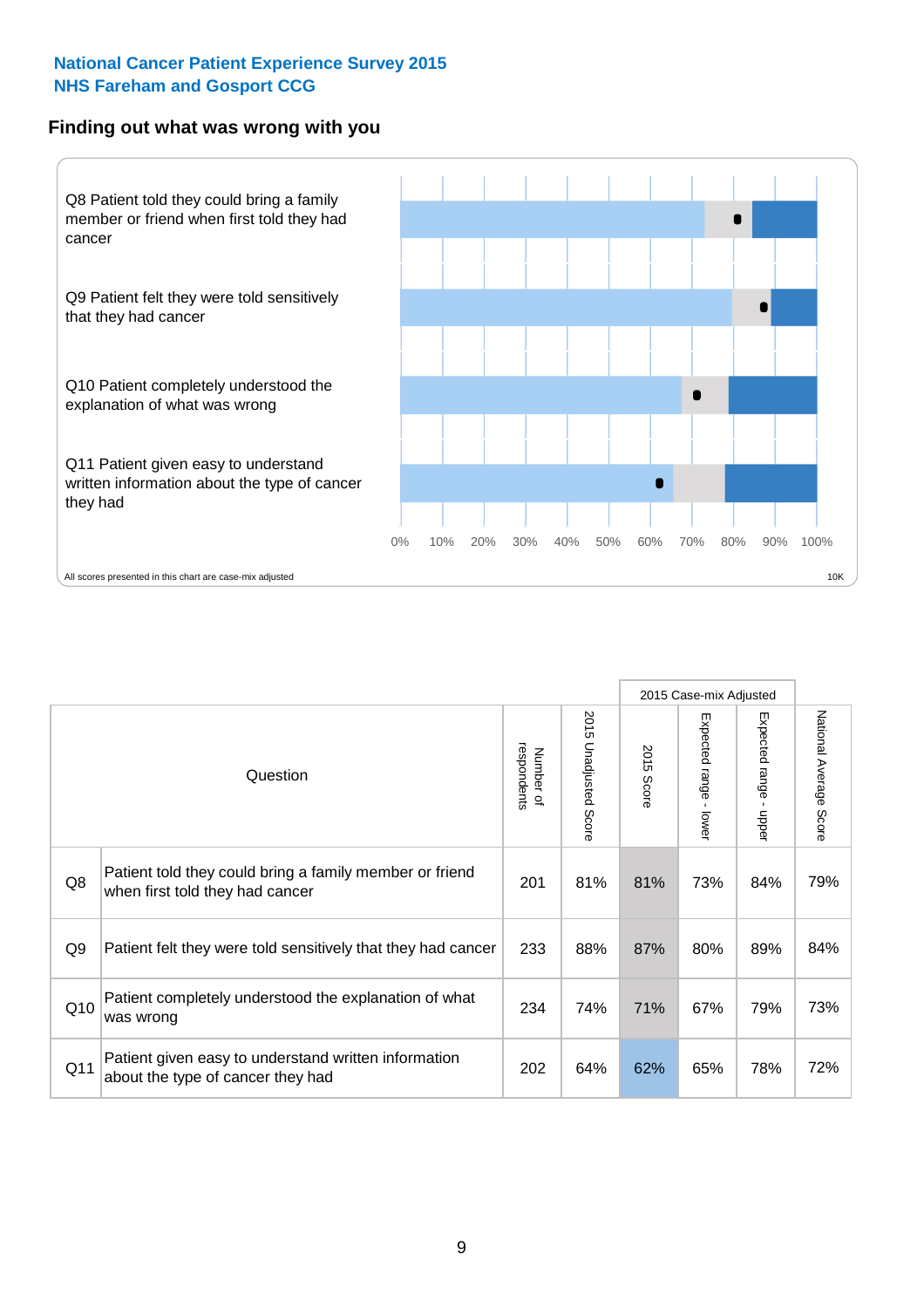### **Finding out what was wrong with you**



|     |                                                                                         |                          |                                 |               | 2015 Case-mix Adjusted                  |                           |                        |
|-----|-----------------------------------------------------------------------------------------|--------------------------|---------------------------------|---------------|-----------------------------------------|---------------------------|------------------------|
|     | Question                                                                                | respondents<br>Number of | 2015<br><b>Unadjusted Score</b> | 2015<br>Score | Expected range<br>$\mathbf{r}$<br>lower | Expected range<br>- nbbeu | National Average Score |
| Q12 | Patient felt that treatment options were completely<br>explained                        | 197                      | 85%                             | 84%           | 77%                                     | 88%                       | 83%                    |
| Q13 | Possible side effects explained in an understandable way                                | 225                      | 74%                             | 73%           | 67%                                     | 79%                       | 73%                    |
| Q14 | Patient given practical advice and support in dealing with<br>side effects of treatment | 226                      | 61%                             | 59%           | 60%                                     | 72%                       | 66%                    |
| Q15 | Patient definitely told about side effects that could affect<br>them in the future      | 212                      | 49%                             | 48%           | 48%                                     | 61%                       | 54%                    |
| Q16 | Patient definitely involved in decisions about care and<br>treatment                    | 227                      | 79%                             | 77%           | 72%                                     | 83%                       | 78%                    |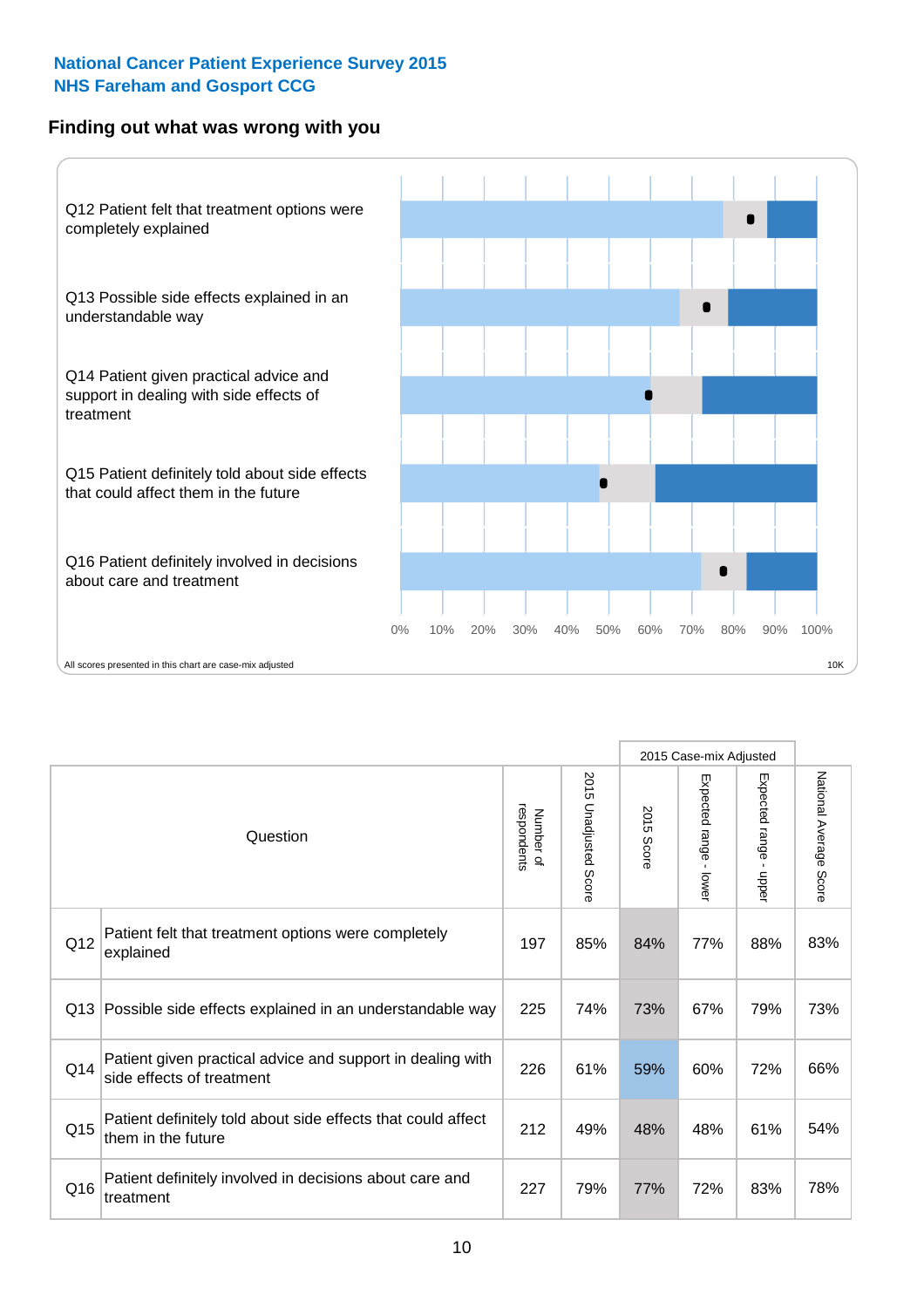### **Clinical Nurse Specialist**



|     |                                                                                     |                          |                       |               | 2015 Case-mix Adjusted  |                         |                                  |
|-----|-------------------------------------------------------------------------------------|--------------------------|-----------------------|---------------|-------------------------|-------------------------|----------------------------------|
|     | Question                                                                            | Number of<br>respondents | 2015 Unadjusted Score | 2015<br>Score | Expected range<br>lower | Expected range<br>nbber | National Average<br><b>Score</b> |
| Q17 | Patient given the name of the CNS who would support<br>them through their treatment | 223                      | 90%                   | 89%           | 86%                     | 94%                     | 90%                              |
| Q18 | Patient found it easy to contact their CNS                                          | 178                      | 88%                   | 88%           | 81%                     | 92%                     | 87%                              |
| Q19 | Get understandable answers to important questions all or<br>most of the time        | 168                      | 90%                   | 89%           | 84%                     | 93%                     | 89%                              |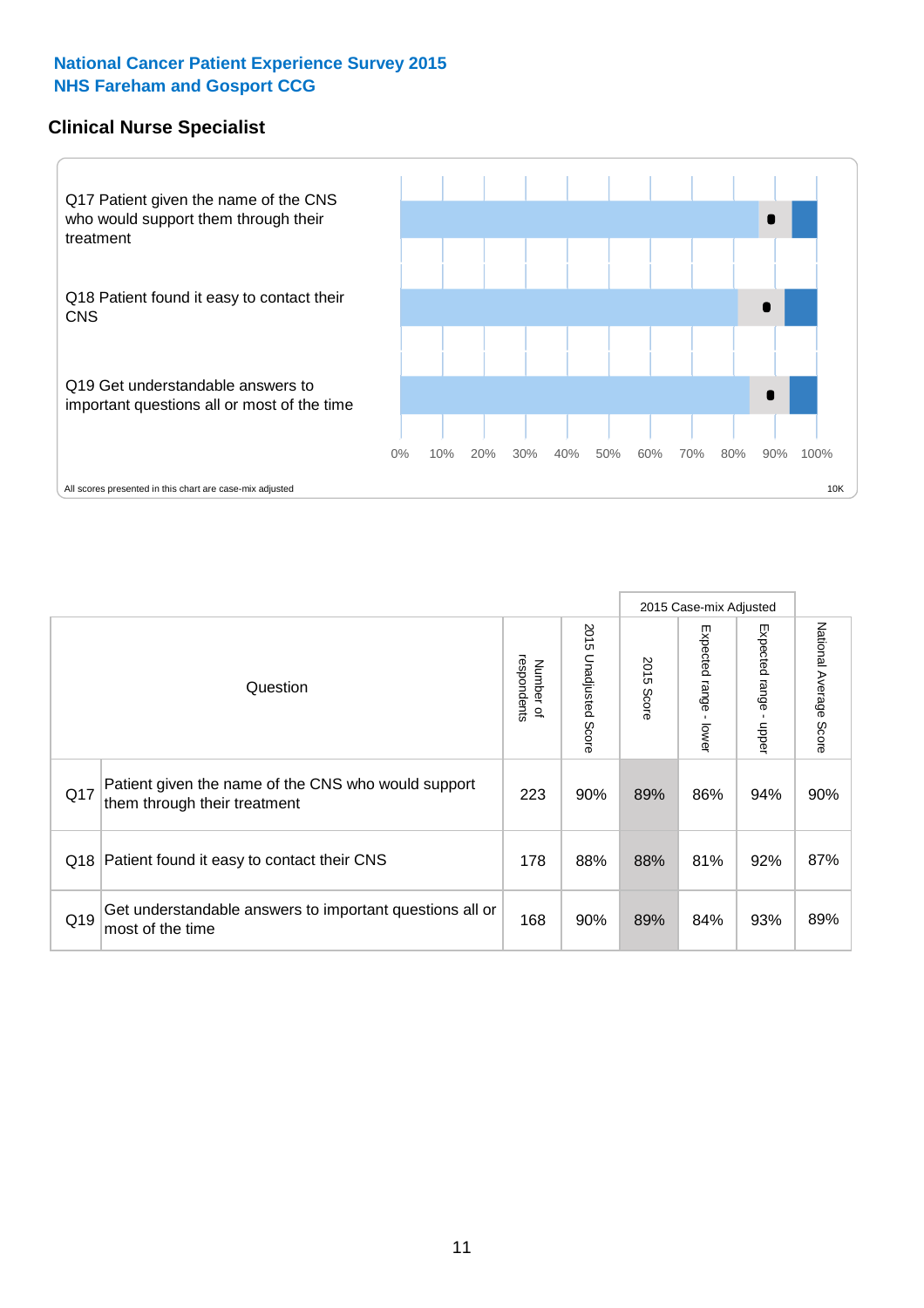#### **Support for people with cancer**



|                 |                                                                                            |                          |                                 |               | 2015 Case-mix Adjusted                  |                        |                        |
|-----------------|--------------------------------------------------------------------------------------------|--------------------------|---------------------------------|---------------|-----------------------------------------|------------------------|------------------------|
|                 | Question                                                                                   | respondents<br>Number of | 2015<br><b>Unadjusted Score</b> | 2015<br>Score | Expected range<br>$\mathbf{I}$<br>lower | Expected range - upper | National Average Score |
| Q20             | Hospital staff gave information about support groups                                       | 181                      | 83%                             | 81%           | 77%                                     | 89%                    | 83%                    |
| Q21             | Hospital staff gave information about impact cancer could<br>have on day to day activities | 156                      | 78%                             | 76%           | 75%                                     | 87%                    | 81%                    |
| Q22             | Hospital staff gave information on getting financial help                                  | 107                      | 50%                             | 49%           | 45%                                     | 64%                    | 55%                    |
| Q <sub>23</sub> | Hospital staff told patient they could get free prescriptions                              | 100                      | 76%                             | 77%           | 72%                                     | 88%                    | 80%                    |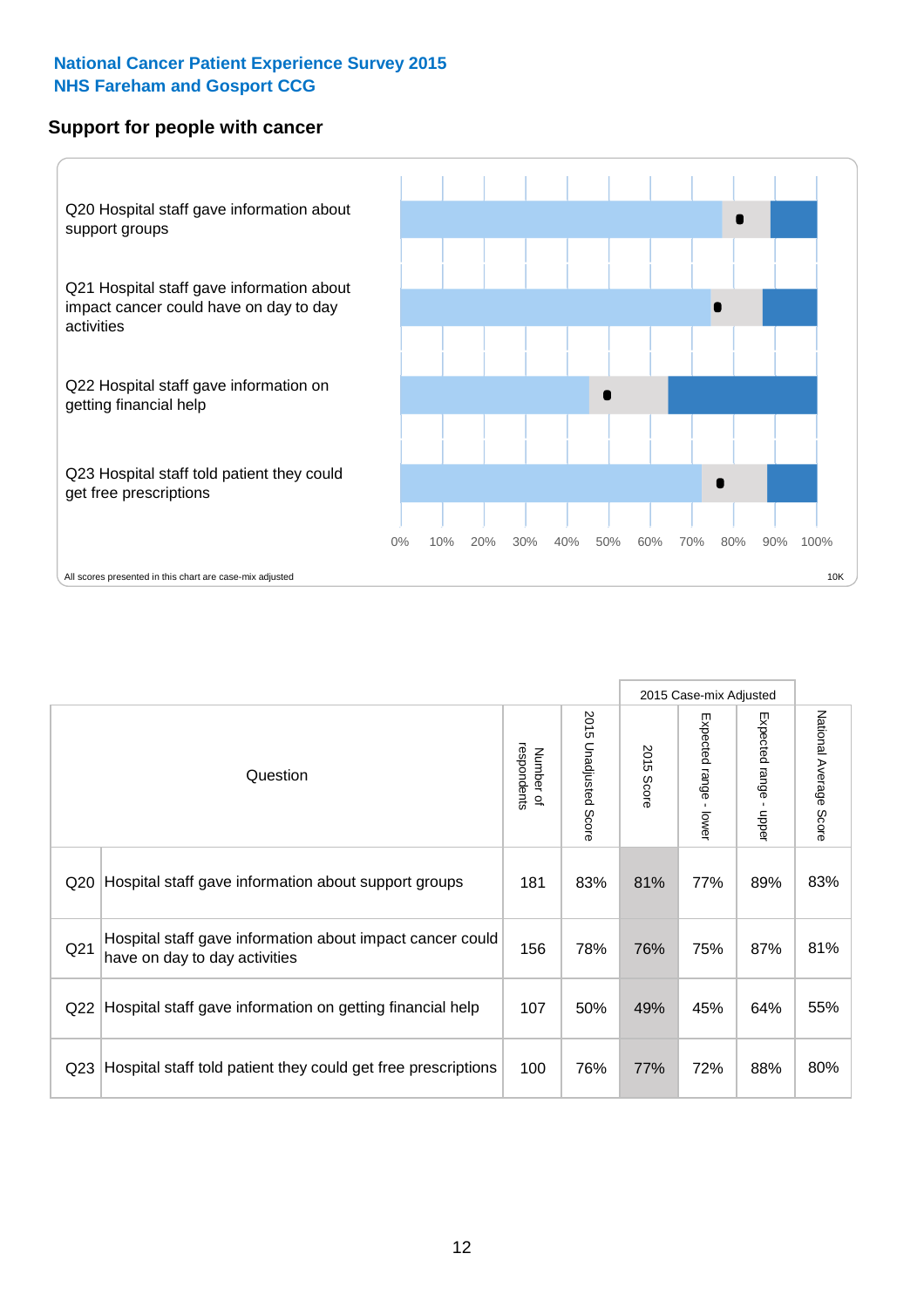# **Operations**



|     |                                                                 |                                         |                             |                    | 2015 Case-mix Adjusted     |                            |                              |
|-----|-----------------------------------------------------------------|-----------------------------------------|-----------------------------|--------------------|----------------------------|----------------------------|------------------------------|
|     | Question                                                        | respondents<br>Number<br>$\overline{a}$ | 2015<br>Unadjusted<br>Score | 201<br>CΠ<br>Score | Expected<br>range<br>lower | Expected<br>range<br>doper | National<br>Average<br>Score |
| Q26 | Staff explained how operation had gone in<br>understandable way | 163                                     | 75%                         | 74%                | 71%                        | 84%                        | 78%                          |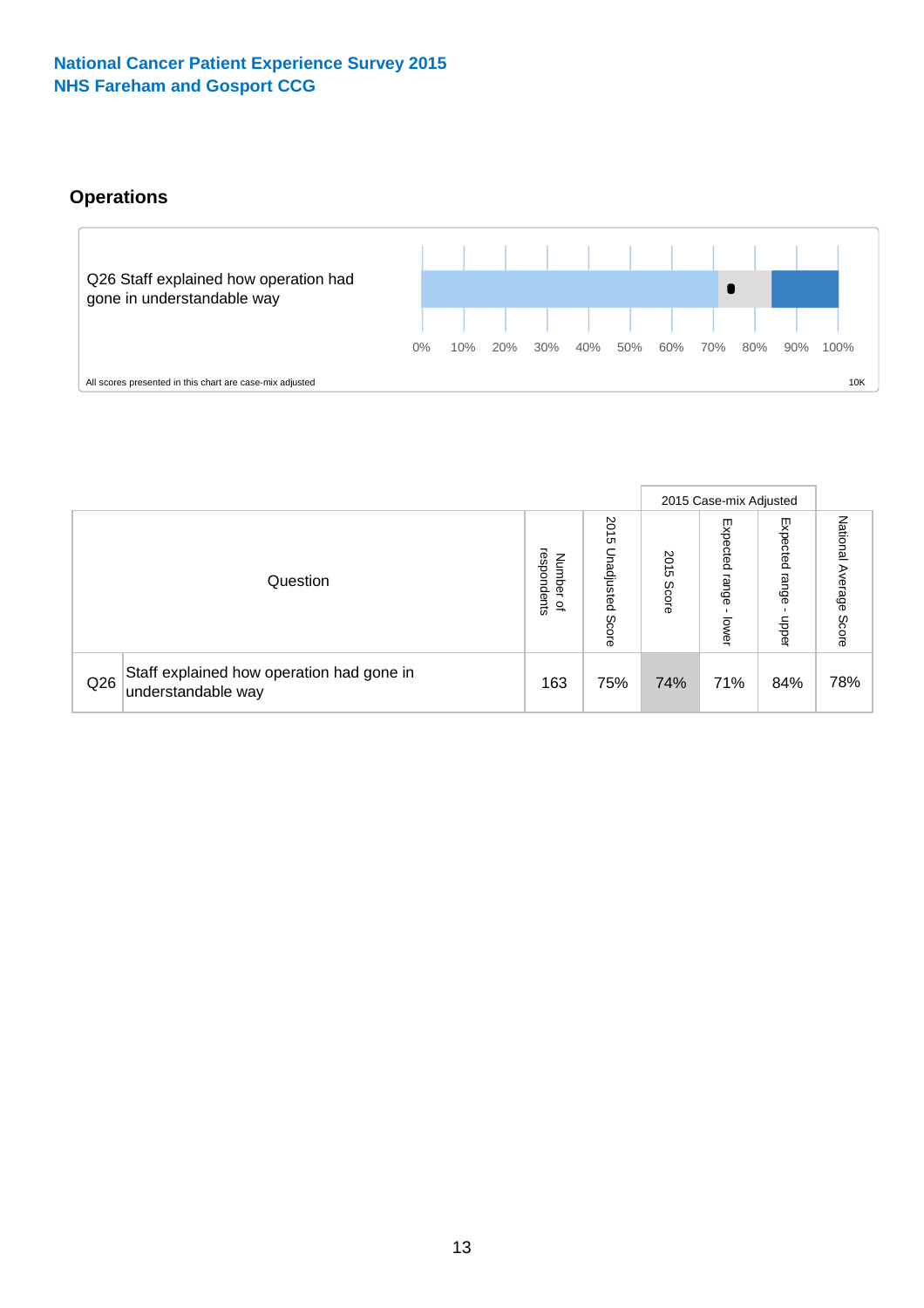# **Hospital care as an inpatient (Part 1 of 3)**



All scores presented in this chart are case-mix adjusted  $\sim$  10K

|                 |                                                                                           |                          |                                 |               | 2015 Case-mix Adjusted                    |                                           |                        |
|-----------------|-------------------------------------------------------------------------------------------|--------------------------|---------------------------------|---------------|-------------------------------------------|-------------------------------------------|------------------------|
|                 | Question                                                                                  | respondents<br>Number of | 2015<br><b>Unadjusted Score</b> | 2015<br>Score | Expected range<br>$\blacksquare$<br>lower | Expected range<br>$\blacksquare$<br>nbber | National Average Score |
| Q28             | Groups of doctors or nurses did not talk in front of patient<br>as if they were not there | 173                      | 80%                             | 77%           | 76%                                       | 87%                                       | 81%                    |
| Q29             | Patient had confidence and trust in all doctors treating<br>them                          | 173                      | 87%                             | 86%           | 79%                                       | 90%                                       | 84%                    |
| Q30             | Patient's family or someone close definitely had<br>opportunity to talk to doctor         | 143                      | 73%                             | 72%           | 65%                                       | 79%                                       | 72%                    |
| Q <sub>31</sub> | Patient had confidence and trust in all ward nurses                                       | 172                      | 68%                             | 68%           | 66%                                       | 79%                                       | 72%                    |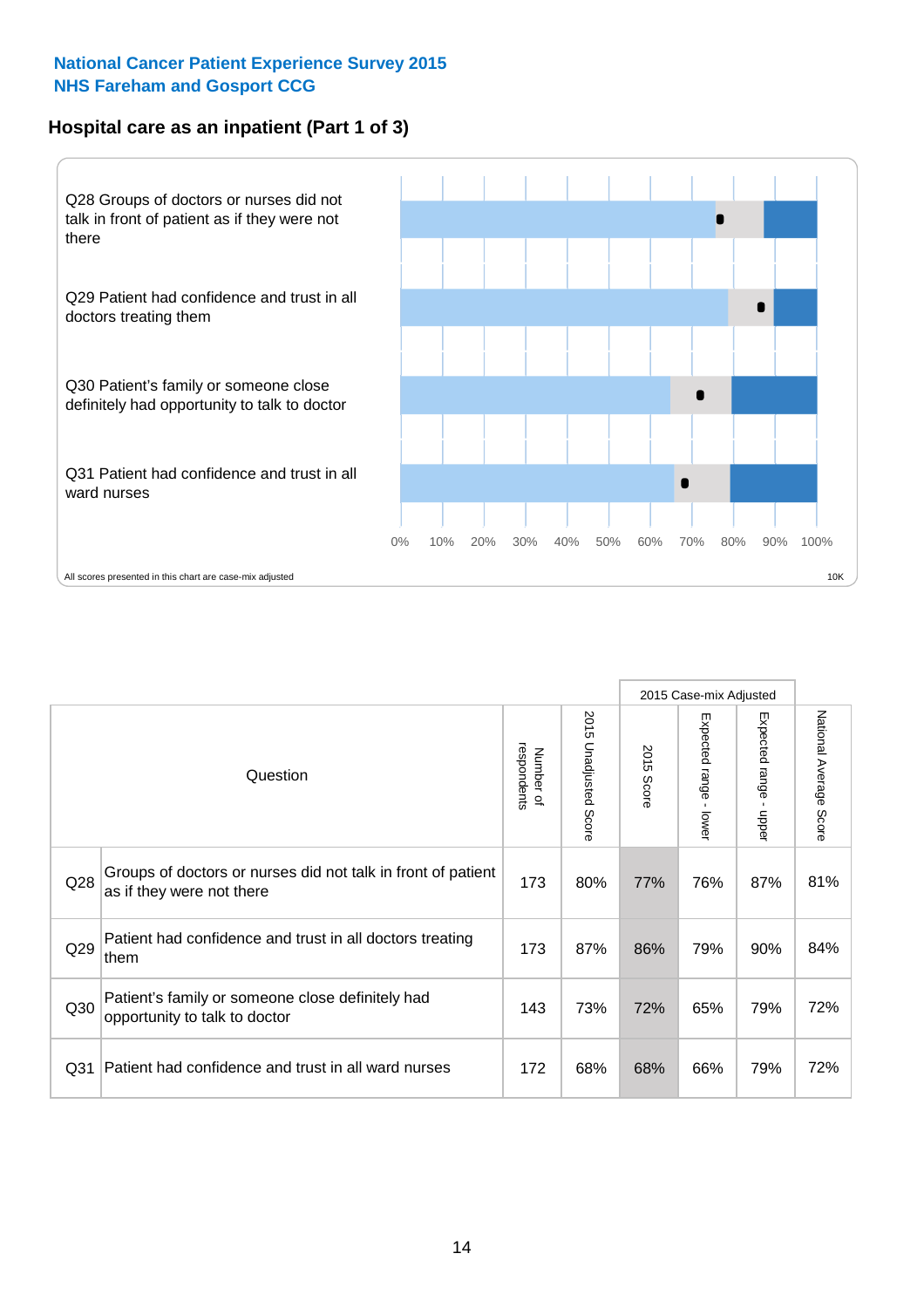# **Hospital care as an inpatient (Part 2 of 3)**



|                 |                                                                         |                          |                       |            | 2015 Case-mix Adjusted    |                                         |                           |
|-----------------|-------------------------------------------------------------------------|--------------------------|-----------------------|------------|---------------------------|-----------------------------------------|---------------------------|
|                 | Question                                                                | respondents<br>Number of | 2015 Unadjusted Score | 2015 Score | Expected range<br>- lower | Expected range<br>$\mathbf{I}$<br>nbber | National Average<br>Score |
| Q <sub>32</sub> | Always / nearly always enough nurses on duty                            | 174                      | 68%                   | 66%        | 59%                       | 73%                                     | 66%                       |
| Q <sub>33</sub> | All staff asked patient what name they preferred to be<br>called by     | 171                      | 61%                   | 62%        | 56%                       | 77%                                     | 67%                       |
| Q34             | Always given enough privacy when discussing condition<br>or treatment   | 173                      | 84%                   | 83%        | 79%                       | 90%                                     | 85%                       |
| Q35             | Patient was able to discuss worries or fears with staff<br>during visit | 124                      | 52%                   | 51%        | 43%                       | 61%                                     | 52%                       |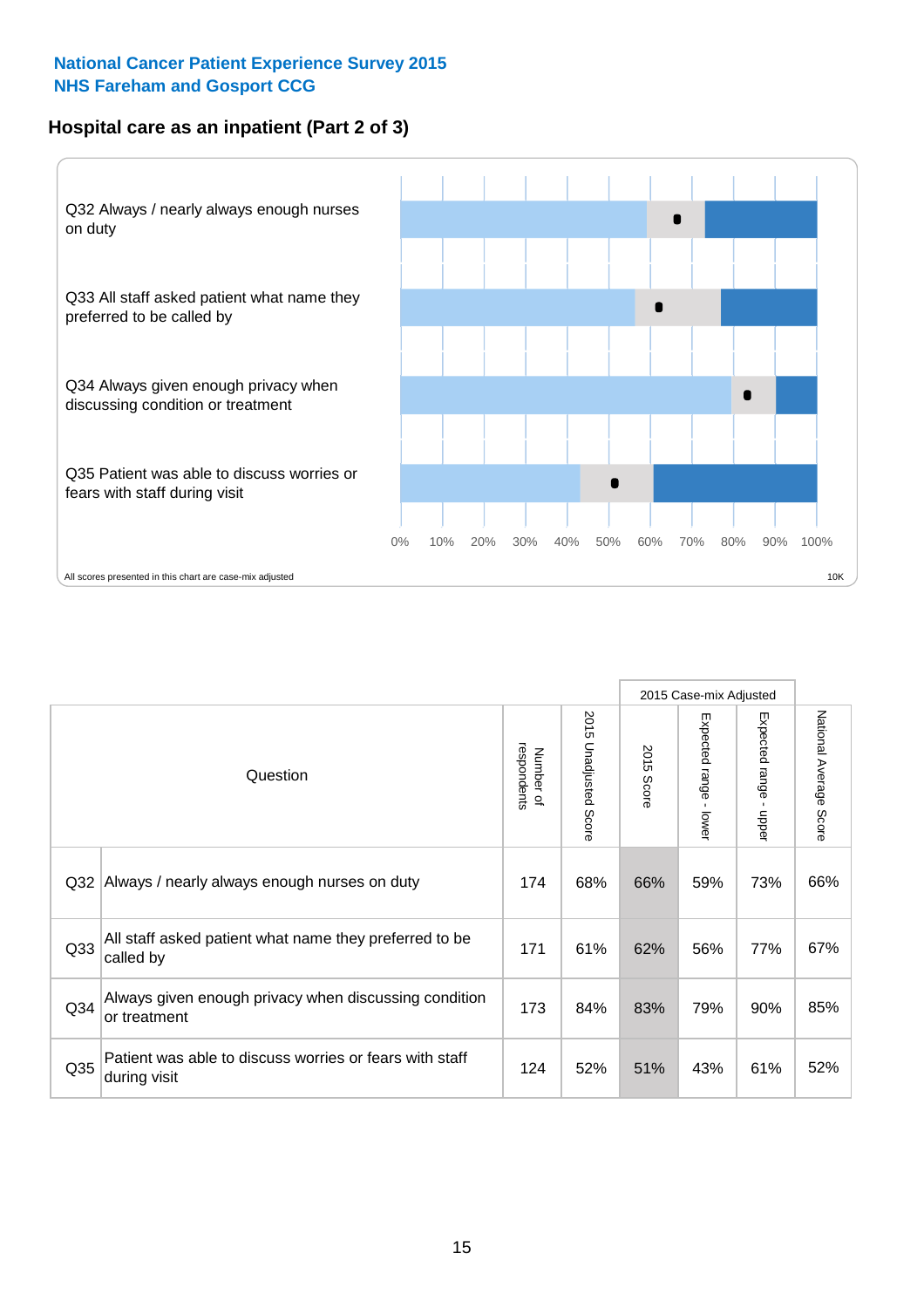# **Hospital care as an inpatient (Part 3 of 3)**



|                 |                                                                                     |                          |                             |               | 2015 Case-mix Adjusted                  |                           |                        |
|-----------------|-------------------------------------------------------------------------------------|--------------------------|-----------------------------|---------------|-----------------------------------------|---------------------------|------------------------|
|                 | Question                                                                            | Number of<br>respondents | 2015<br>Unadjusted<br>Score | 2015<br>Score | Expected range<br>$\mathbf{r}$<br>lower | Expected range -<br>nbber | National Average Score |
| Q36             | Hospital staff definitely did everything to help control pain                       | 148                      | 88%                         | 87%           | 78%                                     | 90%                       | 84%                    |
| Q <sub>37</sub> | Always treated with respect and dignity by staff                                    | 174                      | 87%                         | 86%           | 83%                                     | 92%                       | 87%                    |
| Q38             | Given clear written information about what should / should<br>not do post discharge | 167                      | 84%                         | 83%           | 79%                                     | 90%                       | 84%                    |
| Q39             | Staff told patient who to contact if worried post discharge                         | 166                      | 96%                         | 95%           | 90%                                     | 97%                       | 94%                    |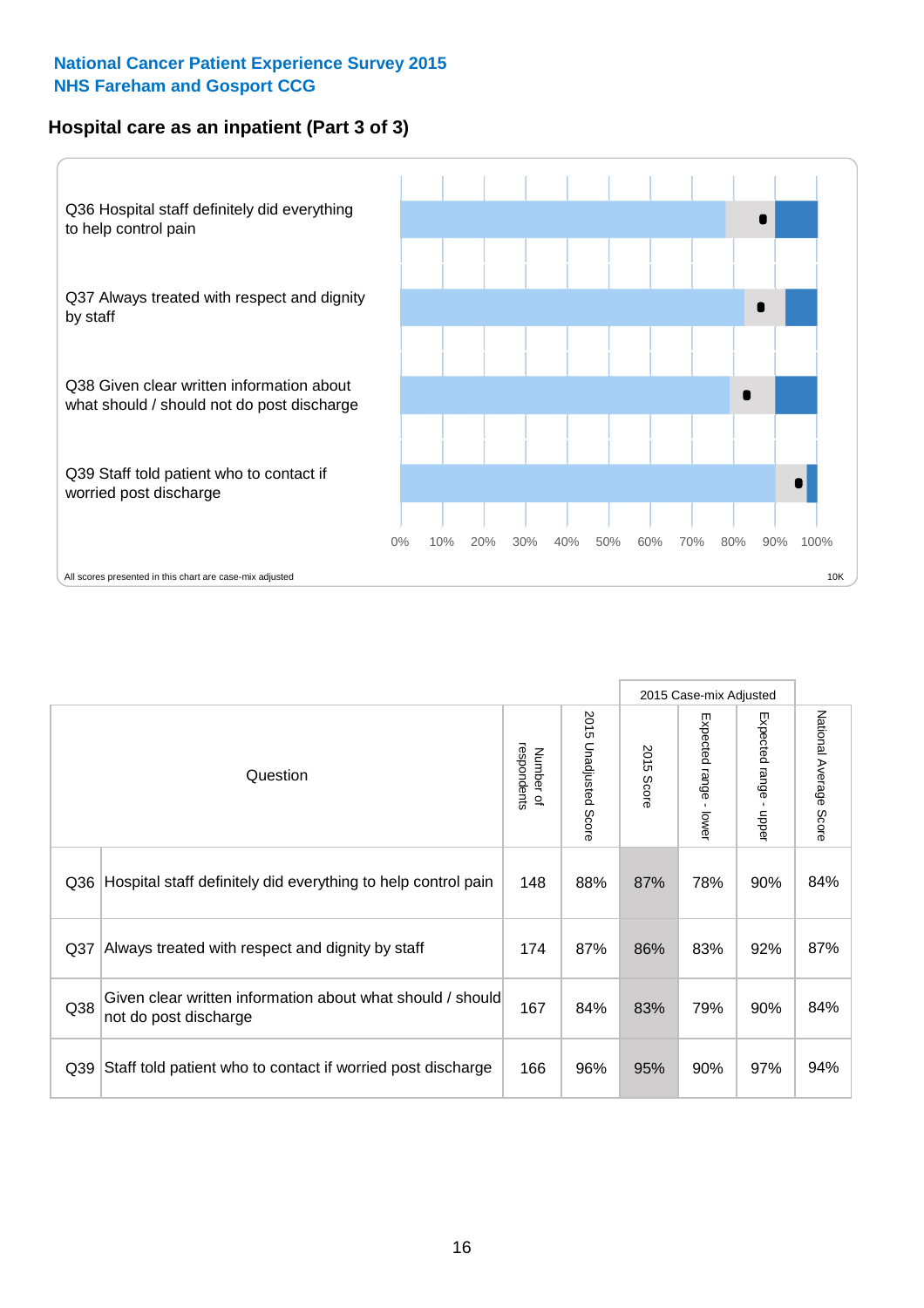# **Hospital care as a day patient / outpatient (Part 1 of 2)**



|     |                                                                                    |                          |                                      |               | 2015 Case-mix Adjusted                    |                                           |                        |
|-----|------------------------------------------------------------------------------------|--------------------------|--------------------------------------|---------------|-------------------------------------------|-------------------------------------------|------------------------|
|     | Question                                                                           | respondents<br>Number of | 201<br>C)<br><b>Unadjusted Score</b> | 2015<br>Score | Expected range<br>$\blacksquare$<br>lower | Expected range<br>$\blacksquare$<br>nbber | National Average Score |
| Q41 | Patient was able to discuss worries or fears with staff<br>during visit            | 164                      | 69%                                  | 68%           | 63%                                       | 77%                                       | 70%                    |
| Q42 | Doctor had the right notes and other documentation with<br>them                    | 200                      | 97%                                  | 97%           | 93%                                       | 98%                                       | 96%                    |
| Q44 | Beforehand patient had all information needed about<br>radiotherapy treatment      | 90                       | 82%                                  | 81%           | 79%                                       | 93%                                       | 86%                    |
| Q45 | Patient given understandable information about whether<br>radiotherapy was working | 79                       | 61%                                  | 60%           | 49%                                       | 70%                                       | 60%                    |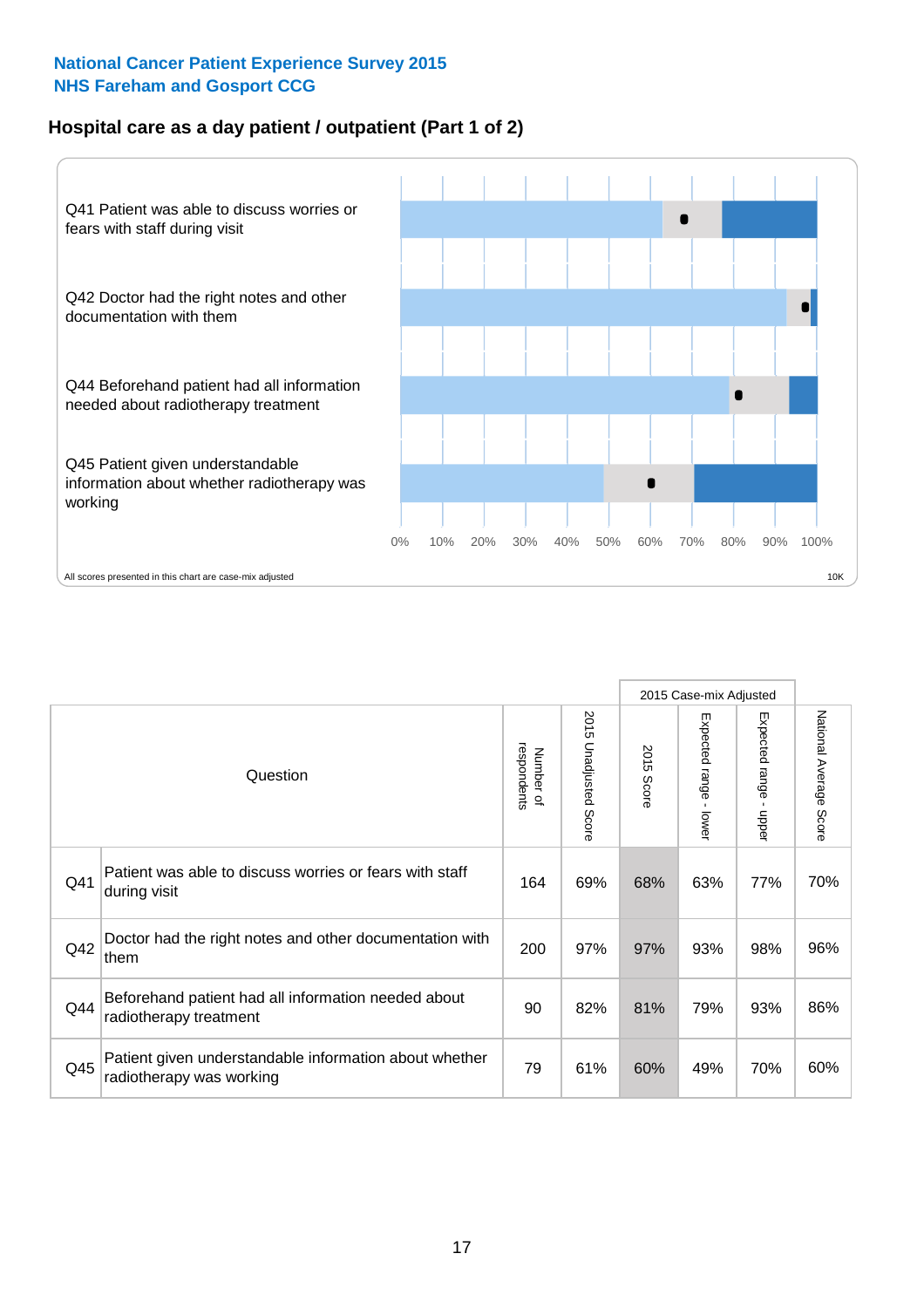# **Hospital care as a day patient / outpatient (Part 2 of 2)**



|     |                                                                                    |                                       |                             |               | 2015 Case-mix Adjusted      |                         |                           |
|-----|------------------------------------------------------------------------------------|---------------------------------------|-----------------------------|---------------|-----------------------------|-------------------------|---------------------------|
|     | Question                                                                           | respondents<br>Number<br>$\mathbf{Q}$ | 2015<br>Unadjusted<br>Score | 2015<br>Score | Expected<br>Irange<br>lower | Expected range<br>doper | National Average<br>Score |
| Q47 | Beforehand patient had all information needed about<br>chemotherapy treatment      | 103                                   | 82%                         | 82%           | 77%                         | 91%                     | 84%                       |
| Q48 | Patient given understandable information about whether<br>chemotherapy was working | 91                                    | 69%                         | 70%           | 58%                         | 77%                     | 68%                       |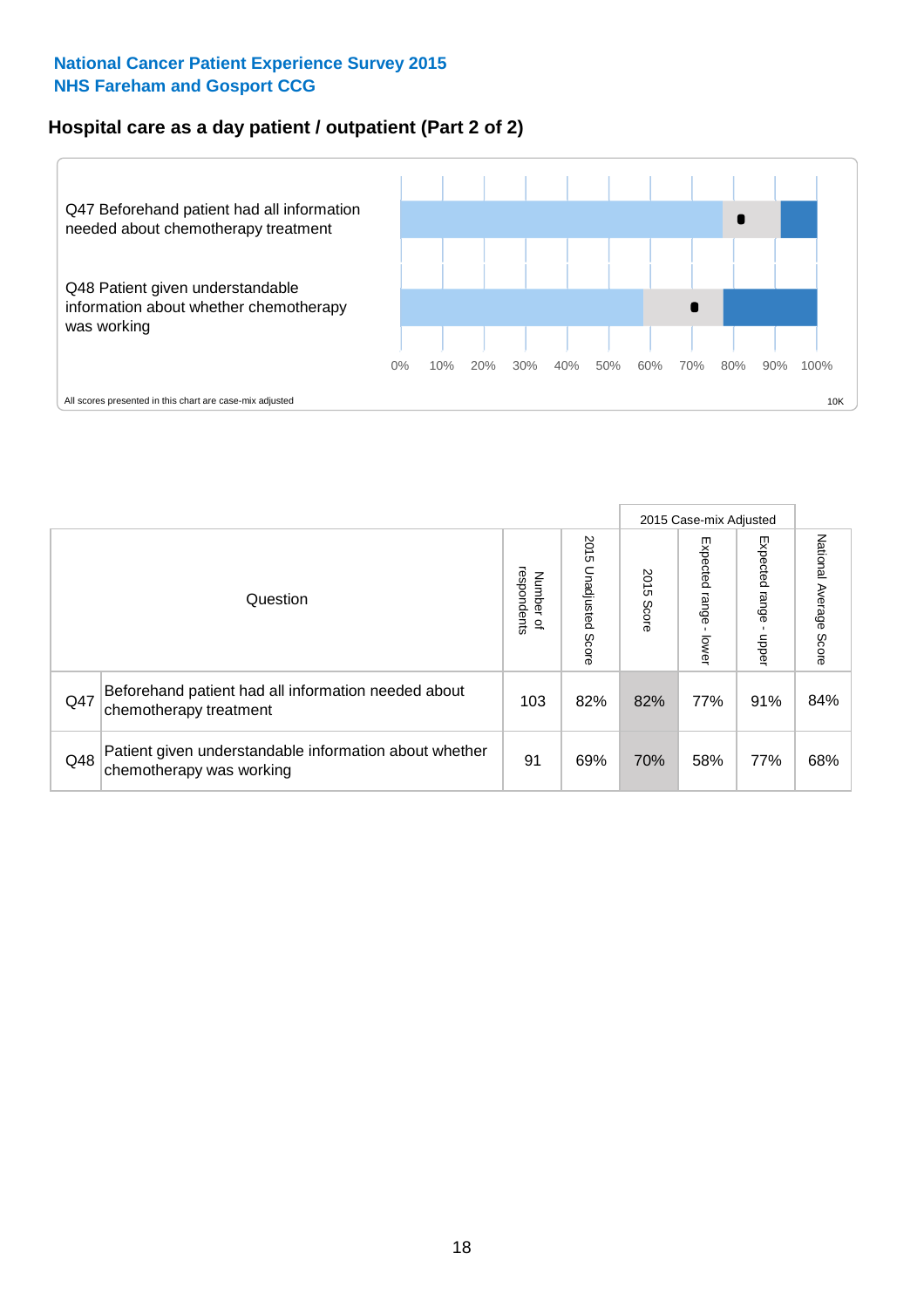#### **Home care and support**



2015 Case-mix Adjusted 2015 Unadjusted Score Expected range - upper National Average Score 2015 Unadjusted Score Expected range - lower National Average Score Expected range - lower Expected range - upper Number of<br>respondents respondents 2015 Score 2015 Score Number of Question Hospital staff gave family or someone close all the  $Q49$  information needed to help with care at home  $Q49$  |  $60\%$  |  $59\%$  |  $50\%$  |  $65\%$  |  $58\%$ Patient definitely given enough support from health or  $\frac{1050}{\text{social services during treatment}}$  115  $\begin{vmatrix} 115 & 51\% & 49\% & 44\% \end{vmatrix}$  64% 54% Patient definitely given enough support from health or  $\frac{1}{2}$   $\frac{1}{2}$  social services after treatment  $\frac{1}{2}$  62  $\frac{1}{35\%}$  35% 33% 32% 57% 45%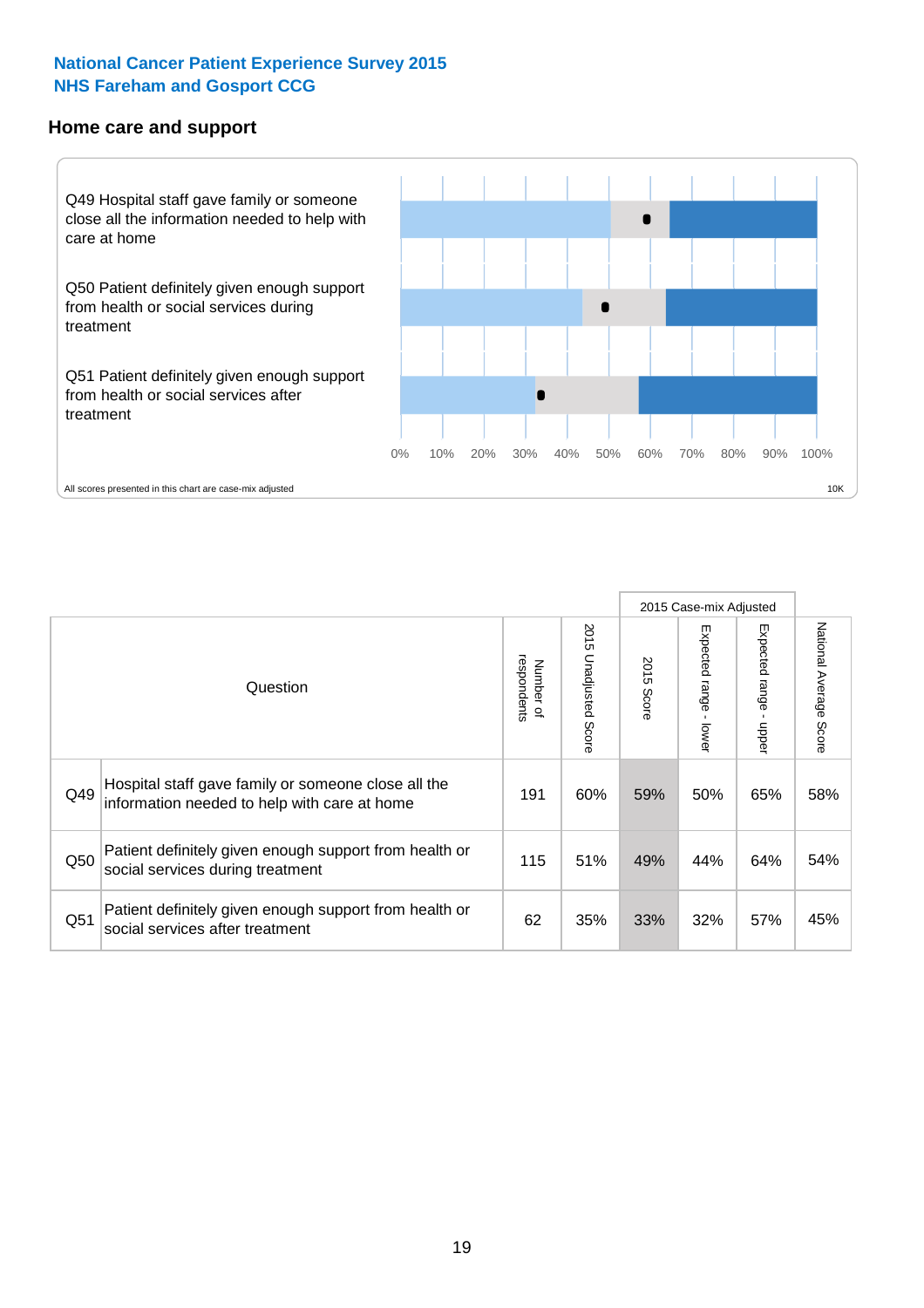### **Care from your general practice**



|     |                                                                           |                                       |                             |               |                         | 2015 Case-mix Adjusted  |                           |
|-----|---------------------------------------------------------------------------|---------------------------------------|-----------------------------|---------------|-------------------------|-------------------------|---------------------------|
|     | Question                                                                  | respondents<br>Number<br>$\mathbf{Q}$ | 2015<br>Unadjusted<br>Score | 2015<br>Score | Expected range<br>lower | Expected range<br>doper | National Average<br>Score |
| Q52 | GP given enough information about patient's condition<br>and treatment    | 176                                   | 92%                         | 91%           | 92%                     | 98%                     | 95%                       |
| Q53 | Practice staff definitely did everything they could to<br>support patient | 157                                   | 58%                         | 57%           | 55%                     | 70%                     | 63%                       |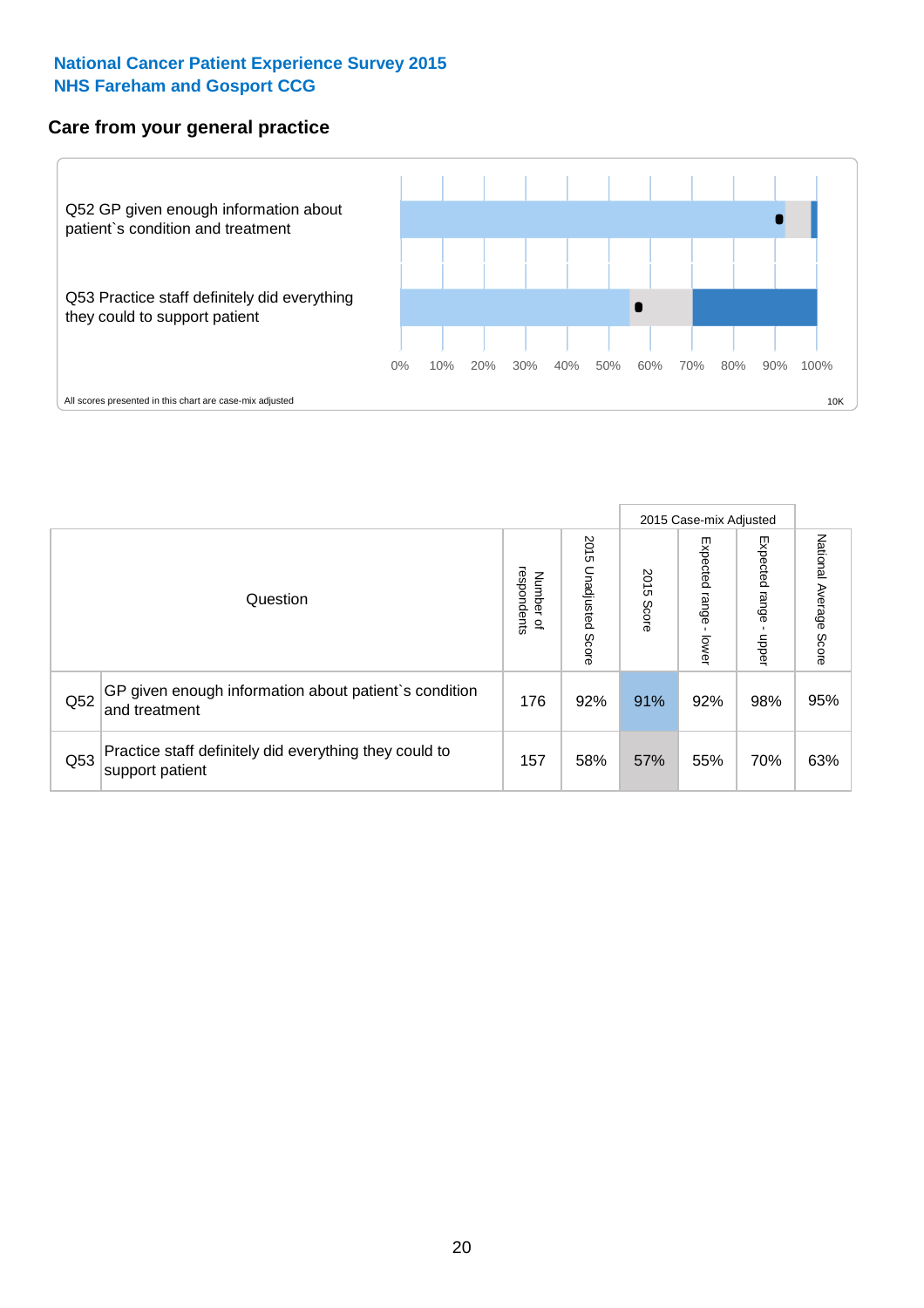# **Your overall NHS care (Part 1 of 2)**



|     |                                                                    |                          |                          |               | 2015 Case-mix Adjusted                    |                                           |                        |
|-----|--------------------------------------------------------------------|--------------------------|--------------------------|---------------|-------------------------------------------|-------------------------------------------|------------------------|
|     | Question                                                           | respondents<br>Number of | 2015<br>Unadjusted Score | 2015<br>Score | Expected range<br>$\blacksquare$<br>lower | Expected range<br>$\blacksquare$<br>nbber | National Average Score |
| Q54 | Hospital and community staff always worked well together           | 223                      | 59%                      | 59%           | 54%                                       | 67%                                       | 61%                    |
| Q55 | Patient given a care plan                                          | 177                      | 27%                      | 28%           | 26%                                       | 40%                                       | 33%                    |
| Q56 | Overall the administration of the care was very good /<br>good     | 232                      | 85%                      | 85%           | 85%                                       | 93%                                       | 89%                    |
| Q57 | Length of time for attending clinics and appointments was<br>right | 226                      | 67%                      | 67%           | 58%                                       | 74%                                       | 66%                    |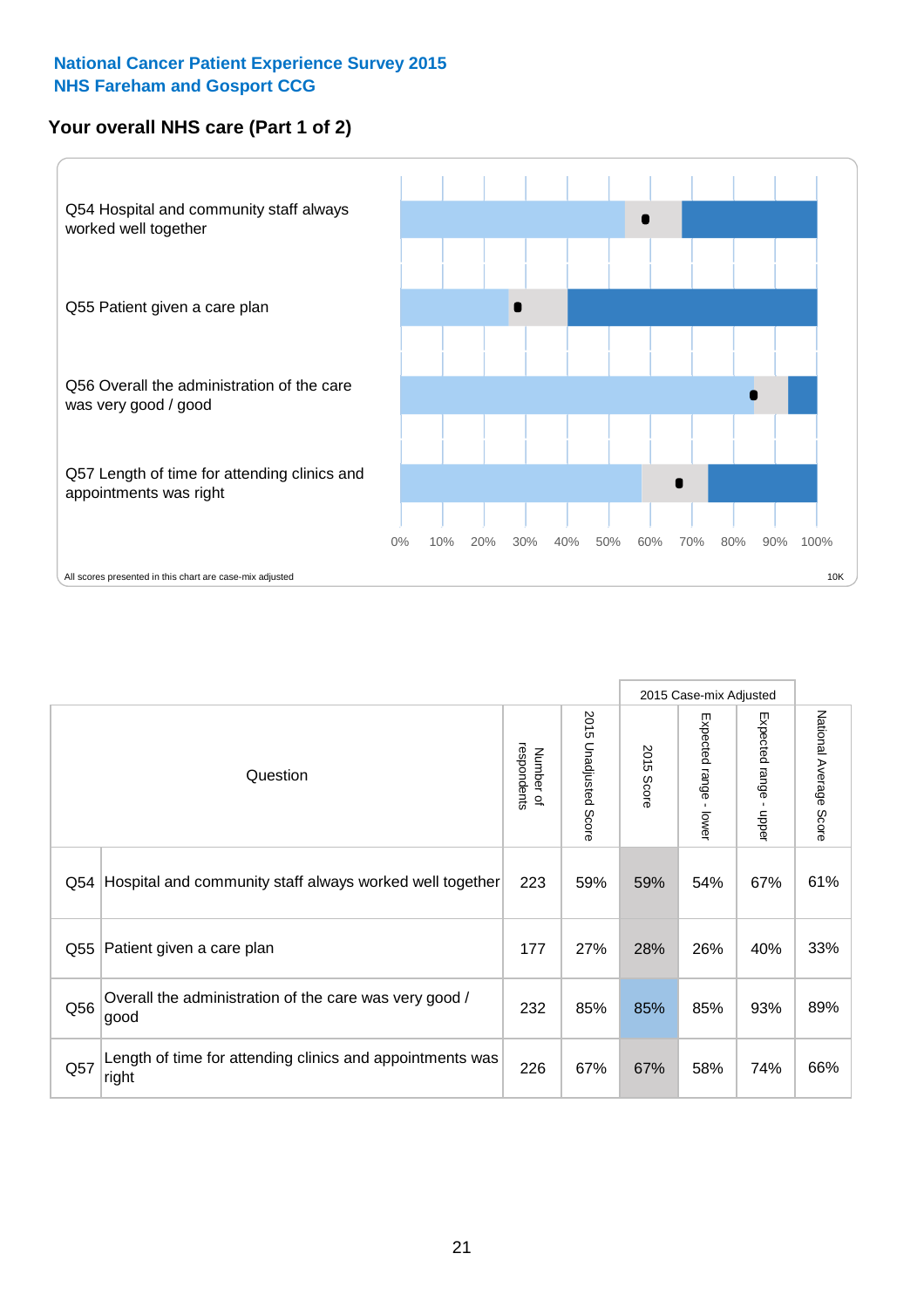# **Your overall NHS care (Part 2 of 2)**



|     |                                                       |                                         |                             |               | 2015 Case-mix Adjusted     |                            |                           |
|-----|-------------------------------------------------------|-----------------------------------------|-----------------------------|---------------|----------------------------|----------------------------|---------------------------|
|     | Question                                              | respondents<br>Number<br>$\overline{a}$ | 2015<br>Unadjusted<br>Score | 2015<br>Score | Expected<br>range<br>lower | Expected<br>range<br>doper | National<br>Average Score |
| Q58 | Taking part in cancer research discussed with patient | 219                                     | 25%                         | 26%           | 20%                        | 36%                        | 28%                       |



|     |                                                                        |                                              |                             |               |                                         | 2015 Case-mix Adjusted                                          |                              |
|-----|------------------------------------------------------------------------|----------------------------------------------|-----------------------------|---------------|-----------------------------------------|-----------------------------------------------------------------|------------------------------|
|     | Question                                                               | respondents<br>Number<br>$\overline{\sigma}$ | 2015<br>Jnadjusted<br>Score | 2015<br>Score | OWer<br>limit<br>range<br>٩<br>expected | Upper<br>limit<br>range<br>$\overline{\mathcal{C}}$<br>expected | National<br>Average<br>Score |
| Q59 | Patient's average rating of care scored from very poor to<br>very good | 224                                          | 8.6                         | 8.6           | 8.5                                     | 8.9                                                             | 8.7                          |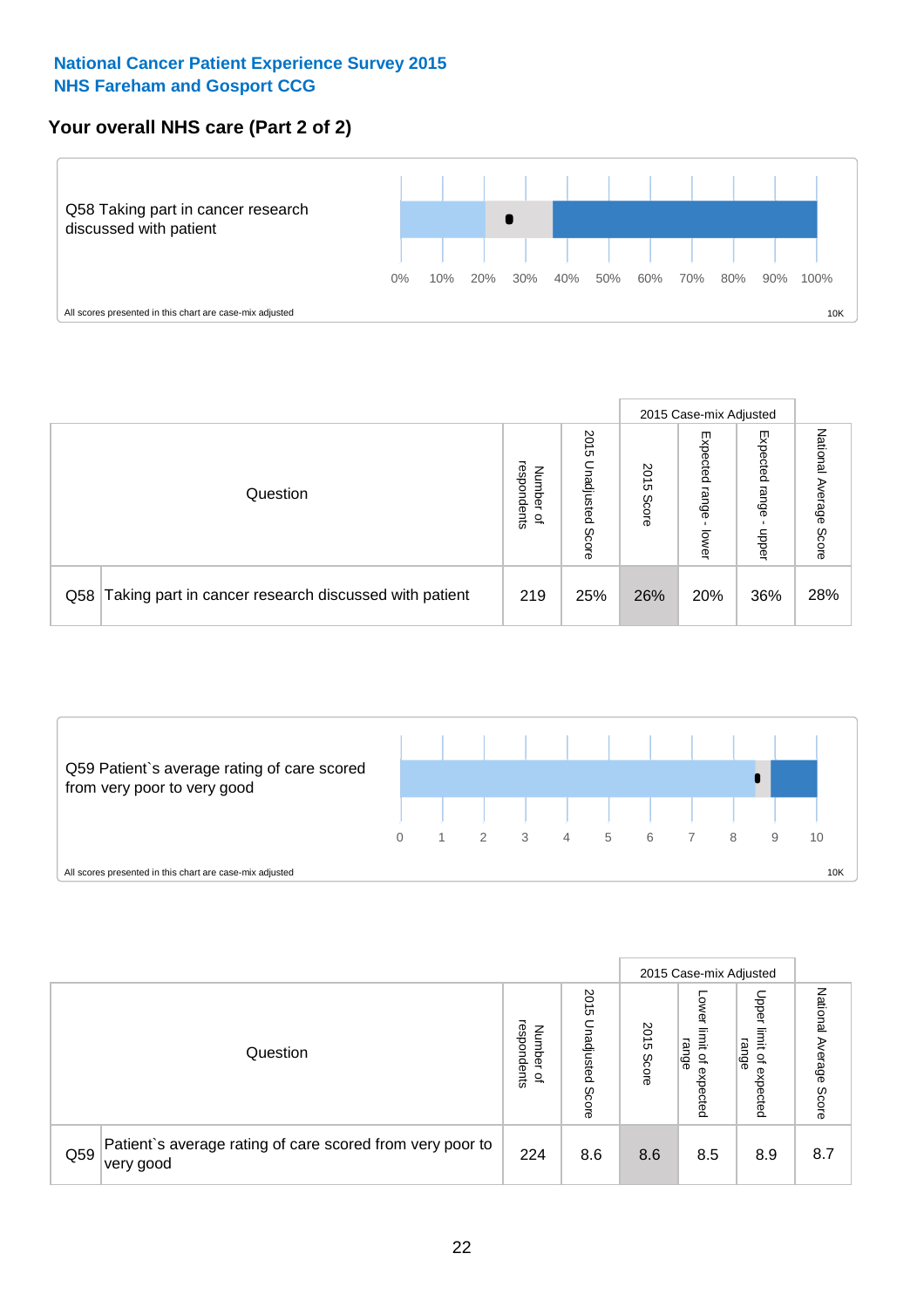# **Comparisons by tumour group for this CCG**

The following tables show the unadjusted CCG and the national percentage scores for each question broken down by tumour group. Where a cell in the table contains an asterisk this indicates that the number of patients in that group was below 21 and too small to display. Where a cell in the table contains "n.a." this indicates that there were no respondents for that tumour group.

# **Seeing your GP**

|                      | Q1. Saw GP once /<br>had to go to hospital | twice before being told | Q2. Patient thought<br>they were seen as<br>soon as necessary |                 |  |
|----------------------|--------------------------------------------|-------------------------|---------------------------------------------------------------|-----------------|--|
| <b>Cancer type</b>   | This CCG <sup>\$</sup>                     | <b>National</b>         | This CCG <sup>\$</sup>                                        | <b>National</b> |  |
| Brain / CNS          | $\star$                                    | 60%                     | $\star$                                                       | 77%             |  |
| <b>Breast</b>        | 98%                                        | 93%                     | 89%                                                           | 88%             |  |
| Colorectal / LGT     | $\star$                                    | 72%                     | 93%                                                           | 80%             |  |
| Gynaecological       | $\star$                                    | 75%                     | $\star$                                                       | 78%             |  |
| Haematological       | 71%                                        | 64%                     | 85%                                                           | 80%             |  |
| <b>Head and Neck</b> | $\star$                                    | 77%                     | $\star$                                                       | 79%             |  |
| Lung                 | $\star$                                    | 69%                     | $\star$                                                       | 83%             |  |
| Prostate             | $\star$                                    | 79%                     | $\star$                                                       | 85%             |  |
| Sarcoma              | n.a.                                       | 64%                     | $\star$                                                       | 69%             |  |
| <b>Skin</b>          | $\star$                                    | 91%                     | $\star$                                                       | 87%             |  |
| <b>Upper Gastro</b>  | $\star$                                    | 70%                     | $\star$                                                       | 78%             |  |
| Urological           | $\star$                                    | 81%                     | $\star$                                                       | 84%             |  |
| Other                | $\star$<br>70%                             |                         | $\star$                                                       | 78%             |  |
| <b>All Cancers</b>   | 78%                                        | 76%                     | 82%                                                           | 82%             |  |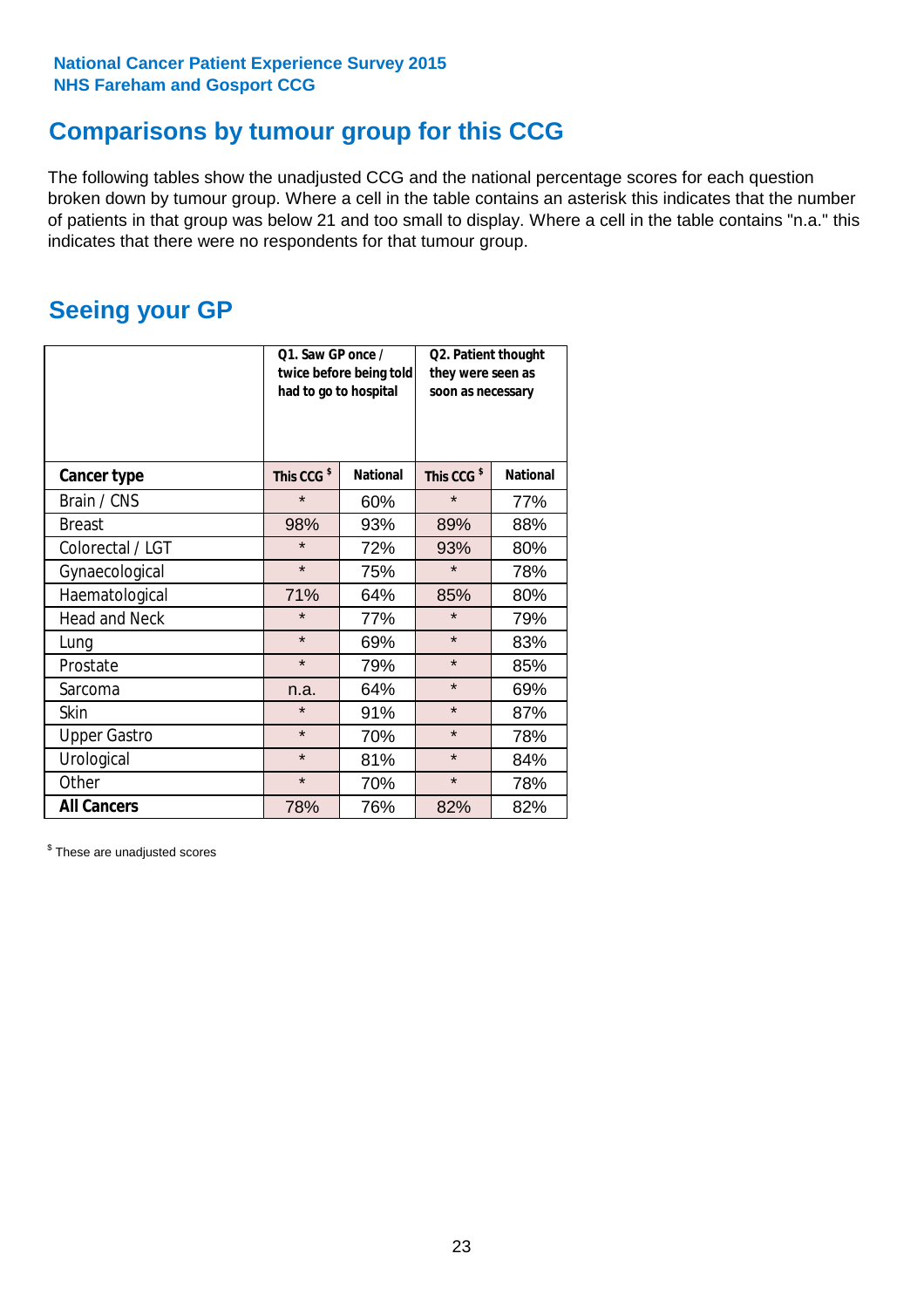# **Diagnostic tests**

|                      | be done was about<br>right | Q6. The length of time<br>waiting for the test to | Q7. Given complete<br>explanation of test<br>results in<br>understandable way |                 |  |  |
|----------------------|----------------------------|---------------------------------------------------|-------------------------------------------------------------------------------|-----------------|--|--|
| <b>Cancer type</b>   | This CCG <sup>\$</sup>     | <b>National</b>                                   | This CCG <sup>\$</sup>                                                        | <b>National</b> |  |  |
| Brain / CNS          | $\star$                    | 87%                                               | $\star$                                                                       | 69%             |  |  |
| <b>Breast</b>        | 88%                        | 90%                                               | 74%                                                                           | 82%             |  |  |
| Colorectal / LGT     | 91%                        | 86%                                               | 91%                                                                           | 81%             |  |  |
| Gynaecological       | $\star$                    | 84%                                               | $\star$                                                                       | 76%             |  |  |
| Haematological       | 91%                        | 87%                                               | 83%                                                                           | 76%             |  |  |
| <b>Head and Neck</b> | $\star$                    | 84%                                               | $\star$                                                                       | 77%             |  |  |
| Lung                 | $\star$                    | 87%                                               | $\star$                                                                       | 78%             |  |  |
| Prostate             | $\star$                    | 85%                                               | $\star$                                                                       | 79%             |  |  |
| Sarcoma              | $\star$                    | 81%                                               | $\star$                                                                       | 77%             |  |  |
| Skin                 | $\star$                    | 89%                                               | $\star$                                                                       | 85%             |  |  |
| <b>Upper Gastro</b>  | $\star$                    | 83%                                               | $\star$                                                                       | 77%             |  |  |
| Urological           | $\star$                    | 85%                                               | $\star$                                                                       | 78%             |  |  |
| Other                | $\star$                    | 85%                                               | $\star$                                                                       | 76%             |  |  |
| <b>All Cancers</b>   | 90%                        | 87%                                               | 81%                                                                           | 79%             |  |  |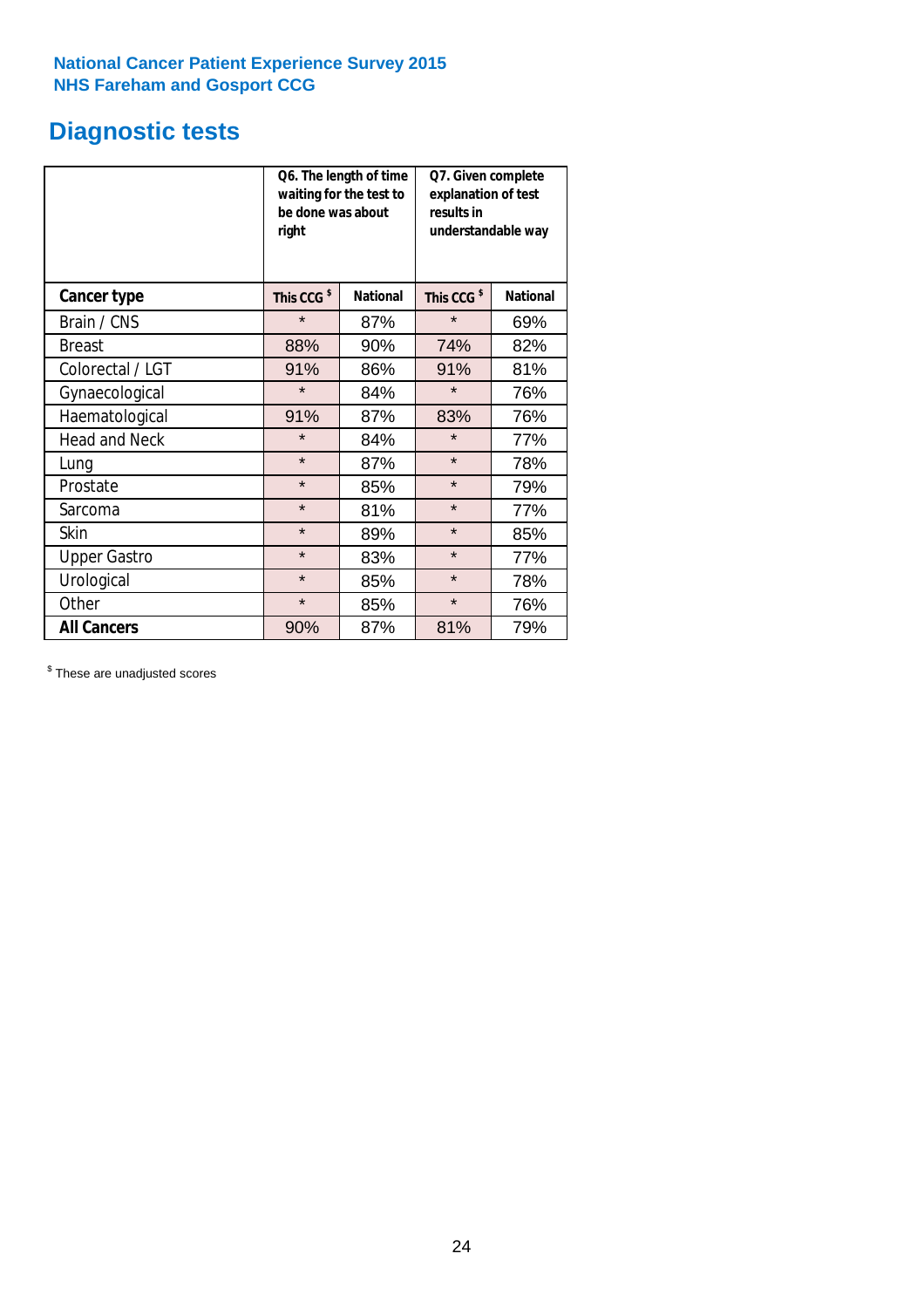# **Finding out what was wrong with you**

|                      | Q8. Patient told they<br>could bring a family<br>member or friend<br>when first told they<br>had cancer |                 | Q9. Patient felt they<br>were told sensitively<br>that they had cancer |                 | Q10. Patient<br>completely understood<br>the explanation of<br>what was wrong |                 | Q11. Patient given<br>easy to understand<br>written information<br>about the type of<br>cancer they had |                 |
|----------------------|---------------------------------------------------------------------------------------------------------|-----------------|------------------------------------------------------------------------|-----------------|-------------------------------------------------------------------------------|-----------------|---------------------------------------------------------------------------------------------------------|-----------------|
| Cancer type          | This CCG <sup>\$</sup>                                                                                  | <b>National</b> | This CCG <sup>\$</sup>                                                 | <b>National</b> | This CCG <sup>\$</sup>                                                        | <b>National</b> | This CCG <sup>\$</sup>                                                                                  | <b>National</b> |
| Brain / CNS          | $\star$                                                                                                 | 85%             | $\star$                                                                | 79%             | $\star$                                                                       | 60%             | n.a.                                                                                                    | 62%             |
| <b>Breast</b>        | 83%                                                                                                     | 83%             | 88%                                                                    | 88%             | 72%                                                                           | 78%             | 62%                                                                                                     | 76%             |
| Colorectal / LGT     | 96%                                                                                                     | 83%             | 96%                                                                    | 85%             | 100%                                                                          | 79%             | 68%                                                                                                     | 71%             |
| Gynaecological       | $\star$                                                                                                 | 75%             | $\star$                                                                | 83%             | $\star$                                                                       | 73%             | $\star$                                                                                                 | 69%             |
| Haematological       | 77%                                                                                                     | 75%             | 82%                                                                    | 83%             | 54%                                                                           | 60%             | 71%                                                                                                     | 74%             |
| <b>Head and Neck</b> | $\star$                                                                                                 | 73%             | $\star$                                                                | 85%             | $\star$                                                                       | 75%             | $\star$                                                                                                 | 61%             |
| Lung                 | $\star$                                                                                                 | 80%             | $\star$                                                                | 83%             | $\star$                                                                       | 75%             | $\star$                                                                                                 | 66%             |
| Prostate             | $\star$                                                                                                 | 80%             | $\star$                                                                | 84%             | $\star$                                                                       | 78%             | $\star$                                                                                                 | 80%             |
| Sarcoma              | $\star$                                                                                                 | 77%             | $\star$                                                                | 82%             | $\star$                                                                       | 63%             | $\star$                                                                                                 | 61%             |
| Skin                 | $\star$                                                                                                 | 71%             | $\star$                                                                | 90%             | $\star$                                                                       | 83%             | $\star$                                                                                                 | 84%             |
| <b>Upper Gastro</b>  | $\star$                                                                                                 | 79%             | $\star$                                                                | 79%             | $\star$                                                                       | 72%             | $\star$                                                                                                 | 64%             |
| Urological           | $\star$                                                                                                 | 74%             | $\star$                                                                | 82%             | $\star$                                                                       | 76%             | $\star$                                                                                                 | 71%             |
| Other                | $\star$                                                                                                 | 77%             | $\star$                                                                | 82%             | $\star$                                                                       | 72%             | $\star$                                                                                                 | 61%             |
| <b>All Cancers</b>   | 81%                                                                                                     | 79%             | 88%                                                                    | 84%             | 74%                                                                           | 73%             | 64%                                                                                                     | 72%             |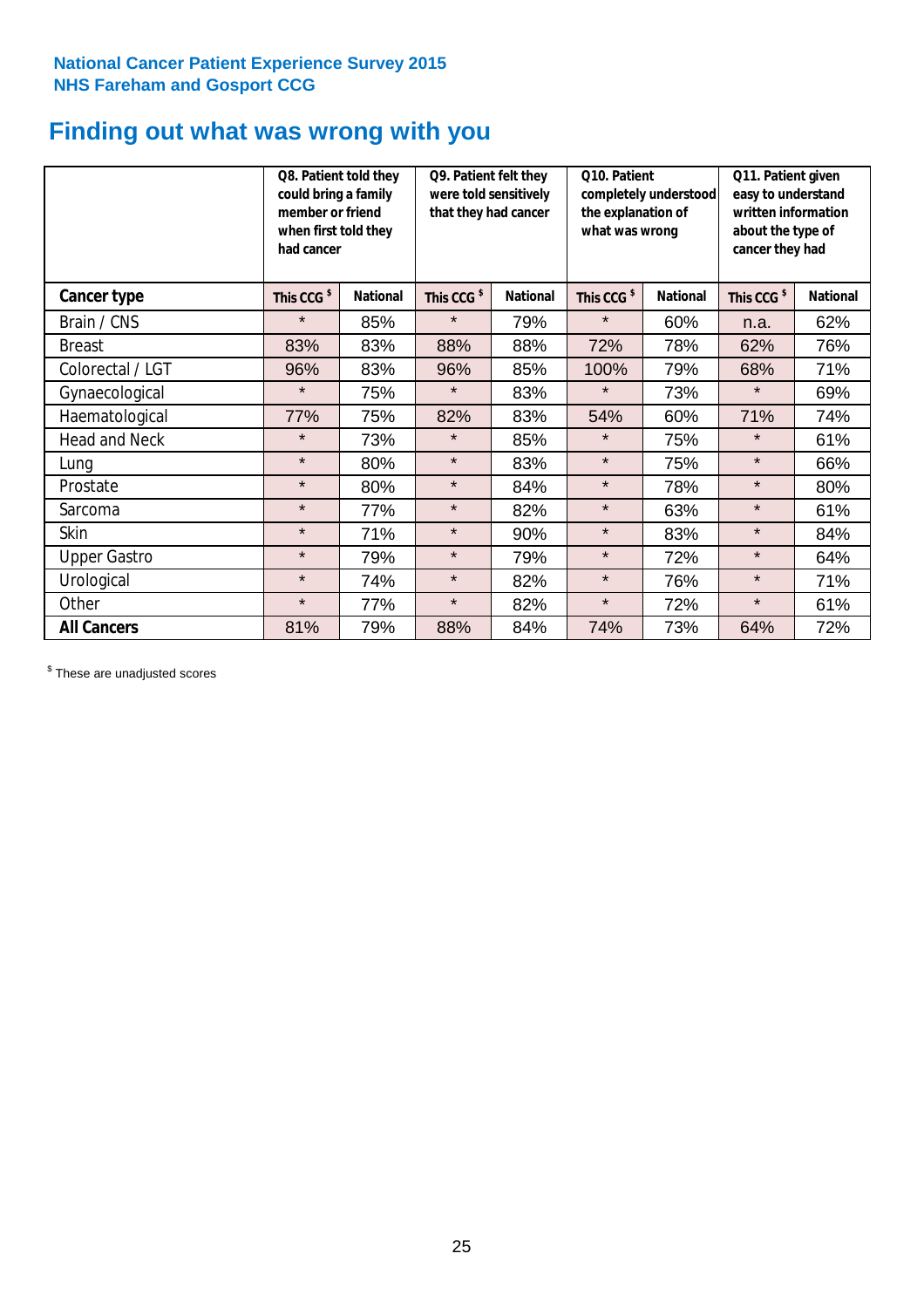# **Deciding the best treatment for you**

|                      | <b>Q12. Patient felt that</b><br>treatment options<br>were completely<br>explained |                 | Q13. Possible side<br>understandable way | effects explained in an | Q14. Patient given<br>practical advice and<br>support in dealing with<br>side effects of<br>treatment |                 |  |
|----------------------|------------------------------------------------------------------------------------|-----------------|------------------------------------------|-------------------------|-------------------------------------------------------------------------------------------------------|-----------------|--|
| <b>Cancer type</b>   | This CCG <sup>\$</sup>                                                             | <b>National</b> | This CCG <sup>\$</sup>                   | <b>National</b>         | This CCG <sup>\$</sup>                                                                                | <b>National</b> |  |
| Brain / CNS          | $\star$                                                                            | 80%             | $\star$                                  | 71%                     | n.a.                                                                                                  | 62%             |  |
| <b>Breast</b>        | 84%                                                                                | 84%             | 73%                                      | 76%                     | 54%                                                                                                   | 69%             |  |
| Colorectal / LGT     | 92%                                                                                | 85%             | 81%                                      | 75%                     | 73%                                                                                                   | 68%             |  |
| Gynaecological       | $\star$                                                                            | 84%             | $\star$                                  | 76%                     | $\star$                                                                                               | 68%             |  |
| Haematological       | 71%                                                                                | 81%             | 67%                                      | 69%                     | 69%                                                                                                   | 65%             |  |
| <b>Head and Neck</b> | $\star$                                                                            | 85%             | $\star$                                  | 72%                     | $\star$                                                                                               | 67%             |  |
| Lung                 | $\star$                                                                            | 84%             | $\star$                                  | 74%                     | $\star$                                                                                               | 69%             |  |
| Prostate             | $\star$                                                                            | 80%             | $\star$                                  | 71%                     | $\star$                                                                                               | 61%             |  |
| Sarcoma              | n.a.                                                                               | 82%             | $\star$                                  | 75%                     | $\star$                                                                                               | 66%             |  |
| Skin                 | $\star$                                                                            | 88%             | $\star$                                  | 75%                     | $\star$                                                                                               | 74%             |  |
| <b>Upper Gastro</b>  | $\star$                                                                            | 83%             | $\star$                                  | 72%                     | $\star$                                                                                               | 66%             |  |
| Urological           | $\star$                                                                            | 80%             | $\star$                                  | 69%                     | $\star$                                                                                               | 61%             |  |
| Other                | $\star$                                                                            | 80%             | $\star$                                  | 72%                     | $\star$                                                                                               | 64%             |  |
| <b>All Cancers</b>   | 85%                                                                                | 83%             | 74%                                      | 73%                     | 61%                                                                                                   | 66%             |  |

|                      | in the future          | Q15. Patient definitely<br>told about side effects<br>that could affect them | Q16. Patient definitely<br>involved in decisions<br>about care and<br>treatment |                 |  |
|----------------------|------------------------|------------------------------------------------------------------------------|---------------------------------------------------------------------------------|-----------------|--|
| <b>Cancer type</b>   | This CCG <sup>\$</sup> | <b>National</b>                                                              | This CCG <sup>\$</sup>                                                          | <b>National</b> |  |
| Brain / CNS          | $\star$                | 56%                                                                          | $\star$                                                                         | 74%             |  |
| <b>Breast</b>        | 48%                    | 55%                                                                          | 79%                                                                             | 79%             |  |
| Colorectal / LGT     | 58%                    | 56%                                                                          | 81%                                                                             | 79%             |  |
| Gynaecological       | $\star$<br>54%         |                                                                              | $\star$                                                                         | 76%             |  |
| Haematological       | 50%<br>46%             |                                                                              | 78%                                                                             | 77%             |  |
| <b>Head and Neck</b> | $\star$                | 58%                                                                          | $\star$                                                                         | 76%             |  |
| Lung                 | $\star$                | 54%                                                                          | $\star$                                                                         | 78%             |  |
| Prostate             | $\star$                | 63%                                                                          | $\star$                                                                         | 79%             |  |
| Sarcoma              | $\star$                | 54%                                                                          | $\star$                                                                         | 77%             |  |
| Skin                 | $\star$                | 66%                                                                          | $\star$                                                                         | 86%             |  |
| <b>Upper Gastro</b>  | $\star$                | 53%                                                                          | $\star$                                                                         | 77%             |  |
| Urological           | $\star$                | 52%                                                                          | $\star$                                                                         | 75%             |  |
| Other                | $\star$                | 51%                                                                          | $\star$                                                                         | 75%             |  |
| <b>All Cancers</b>   | 49%                    | 54%                                                                          | 79%                                                                             | 78%             |  |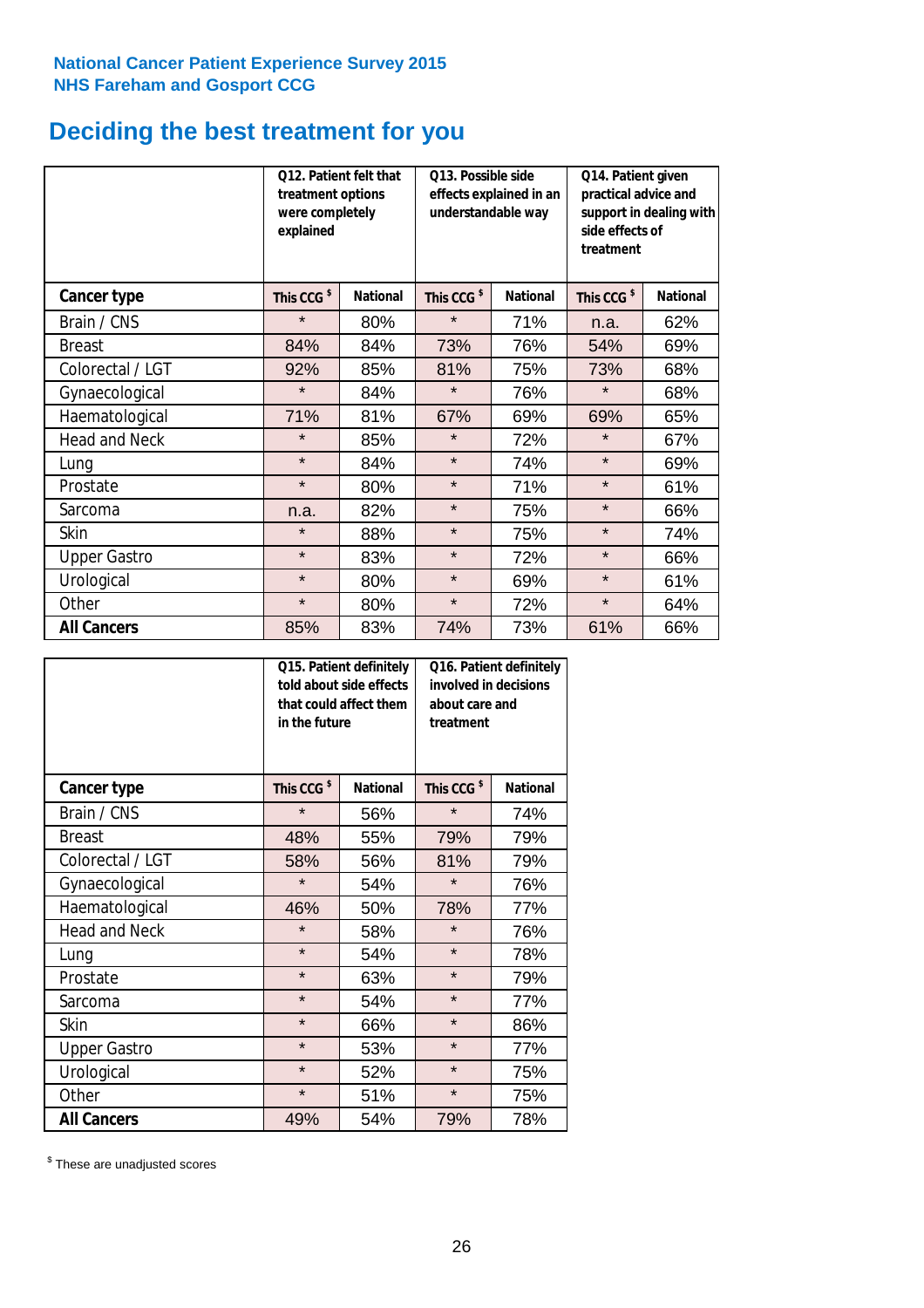# **Clinical Nurse Specialist**

|                      | would support them<br>through their<br>treatment | Q17. Patient given the<br>name of the CNS who | Q18. Patient found it<br>easy to contact their<br><b>CNS</b> |                 | <b>Q19. Get</b><br>understandable<br>answers to important<br>questions all or most<br>of the time |                 |  |
|----------------------|--------------------------------------------------|-----------------------------------------------|--------------------------------------------------------------|-----------------|---------------------------------------------------------------------------------------------------|-----------------|--|
| <b>Cancer type</b>   | This CCG <sup>\$</sup>                           | <b>National</b>                               | This CCG <sup>\$</sup>                                       | <b>National</b> | This CCG <sup>\$</sup>                                                                            | <b>National</b> |  |
| Brain / CNS          | n.a.                                             | 95%                                           | n.a.                                                         | 84%             | n.a.                                                                                              | 85%             |  |
| <b>Breast</b>        | 90%                                              | 94%                                           | 88%                                                          | 85%             | 87%                                                                                               | 88%             |  |
| Colorectal / LGT     | 92%                                              | 91%                                           | 91%                                                          | 88%             | $\star$                                                                                           | 90%             |  |
| Gynaecological       | $\star$                                          | 93%                                           | $\star$                                                      | 86%             | $\star$                                                                                           | 87%             |  |
| Haematological       | 96%                                              | 89%                                           | 91%                                                          | 89%             | 100%                                                                                              | 90%             |  |
| <b>Head and Neck</b> | $\star$                                          | 88%                                           | $\star$                                                      | 86%             | $\star$                                                                                           | 88%             |  |
| Lung                 | $\star$                                          | 93%                                           | $\star$                                                      | 89%             | $\star$                                                                                           | 89%             |  |
| Prostate             | $\star$                                          | 89%                                           | $\star$                                                      | 83%             | $\star$                                                                                           | 88%             |  |
| Sarcoma              | $\star$                                          | 87%                                           | $\star$                                                      | 86%             | $\star$                                                                                           | 88%             |  |
| Skin                 | $\star$                                          | 88%                                           | $\star$                                                      | 90%             | $\star$                                                                                           | 92%             |  |
| <b>Upper Gastro</b>  | $\star$                                          | 92%                                           | $\star$                                                      | 87%             | $\star$                                                                                           | 88%             |  |
| Urological           | $\star$                                          | 80%                                           | $\star$                                                      | 85%             | $\star$                                                                                           | 88%             |  |
| Other                | $\star$                                          | 86%                                           | $\star$                                                      | 86%             | $\star$                                                                                           | 87%             |  |
| <b>All Cancers</b>   | 90%                                              | 90%                                           | 88%                                                          | 87%             | 90%                                                                                               | 88%             |  |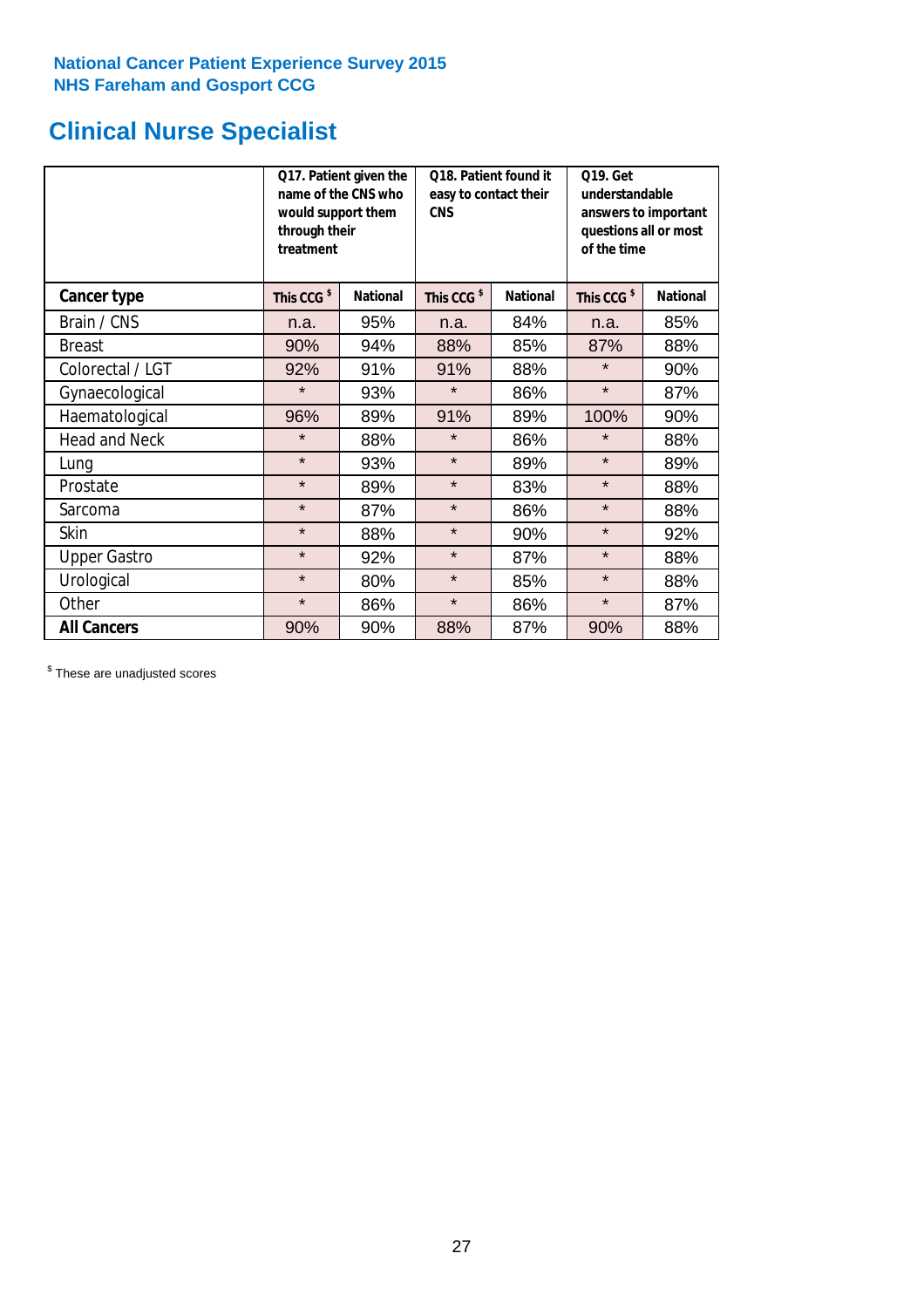# **Support for people with cancer**

|                      | Q20. Hospital staff<br>gave information<br>about support groups |                 | Q21. Hospital staff<br>gave information<br>about impact cancer<br>could have on day to<br>day activities |                 | Q22. Hospital staff<br>gave information on<br>getting financial help |                 | Q23. Hospital staff told<br>patient they could get<br>free prescriptions |                 |
|----------------------|-----------------------------------------------------------------|-----------------|----------------------------------------------------------------------------------------------------------|-----------------|----------------------------------------------------------------------|-----------------|--------------------------------------------------------------------------|-----------------|
| <b>Cancer type</b>   | This CCG <sup>\$</sup>                                          | <b>National</b> | This CCG <sup>\$</sup>                                                                                   | <b>National</b> | This CCG <sup>\$</sup>                                               | <b>National</b> | This CCG <sup>\$</sup>                                                   | <b>National</b> |
| Brain / CNS          | n.a.                                                            | 85%             | n.a.                                                                                                     | 80%             | n.a.                                                                 | 72%             | n.a.                                                                     | 79%             |
| <b>Breast</b>        | 86%                                                             | 88%             | 80%                                                                                                      | 85%             | 59%                                                                  | 60%             | 70%                                                                      | 80%             |
| Colorectal / LGT     | $\star$                                                         | 82%             | $\star$                                                                                                  | 82%             | $\star$                                                              | 52%             | $\star$                                                                  | 83%             |
| Gynaecological       | $\star$                                                         | 83%             | $\star$                                                                                                  | 81%             | $\star$                                                              | 58%             | $\star$                                                                  | 76%             |
| Haematological       | 88%                                                             | 82%             | $\star$                                                                                                  | 82%             | $\star$                                                              | 56%             | $\star$                                                                  | 86%             |
| <b>Head and Neck</b> | $\star$                                                         | 83%             | $\star$                                                                                                  | 80%             | $\star$                                                              | 55%             | $\star$                                                                  | 80%             |
| Lung                 | $\star$                                                         | 82%             | $\star$                                                                                                  | 80%             | $\star$                                                              | 68%             | $\star$                                                                  | 85%             |
| Prostate             | $\star$                                                         | 85%             | $\star$                                                                                                  | 81%             | $\star$                                                              | 41%             | $\star$                                                                  | 76%             |
| Sarcoma              | n.a.                                                            | 82%             | n.a.                                                                                                     | 80%             | $\star$                                                              | 57%             | $\star$                                                                  | 75%             |
| Skin                 | $\star$                                                         | 85%             | $\star$                                                                                                  | 85%             | $\star$                                                              | 51%             | $\star$                                                                  | 65%             |
| <b>Upper Gastro</b>  | $\star$                                                         | 82%             | $\star$                                                                                                  | 78%             | $\star$                                                              | 57%             | $\star$                                                                  | 83%             |
| Urological           | $\star$                                                         | 71%             | $\star$                                                                                                  | 70%             | $\star$                                                              | 33%             | $\star$                                                                  | 69%             |
| Other                | $\star$                                                         | 80%             | $\star$                                                                                                  | 77%             | $\star$                                                              | 53%             | $\star$                                                                  | 79%             |
| <b>All Cancers</b>   | 83%                                                             | 83%             | 78%                                                                                                      | 81%             | 50%                                                                  | 55%             | 76%                                                                      | 80%             |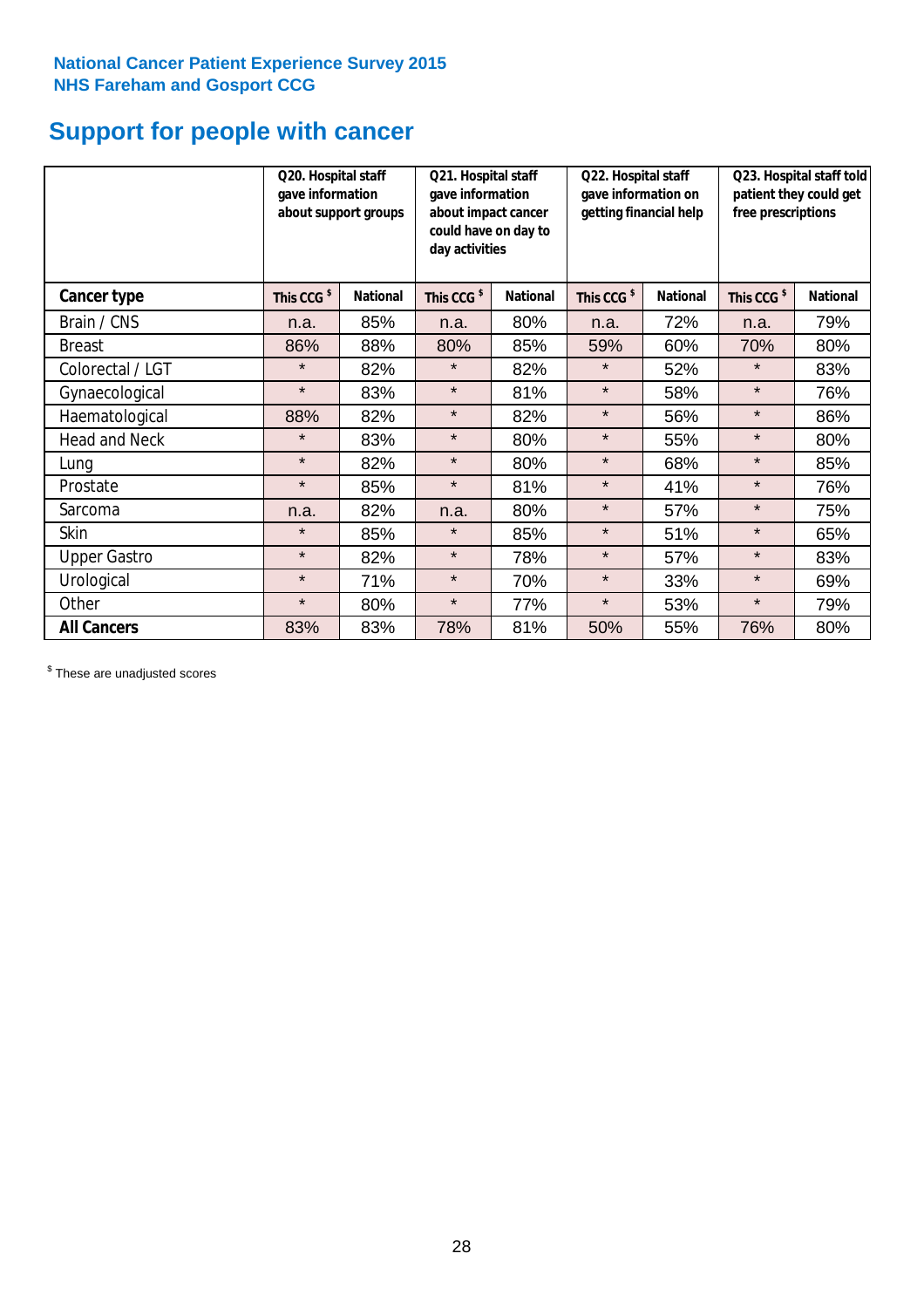# **Operations**

|                      | Q26. Staff explained<br>how operation had<br>gone in<br>understandable way |                 |  |  |
|----------------------|----------------------------------------------------------------------------|-----------------|--|--|
| <b>Cancer type</b>   | This CCG <sup>\$</sup>                                                     | <b>National</b> |  |  |
| Brain / CNS          | n.a.                                                                       | 75%             |  |  |
| <b>Breast</b>        | 73%                                                                        | 77%             |  |  |
| Colorectal / LGT     | $\star$                                                                    | 81%             |  |  |
| Gynaecological       | $\star$                                                                    | 79%             |  |  |
| Haematological       | $\star$                                                                    | 75%             |  |  |
| <b>Head and Neck</b> | $\star$                                                                    | 77%             |  |  |
| Lung                 | $\star$                                                                    | 76%             |  |  |
| Prostate             | $\star$                                                                    | 76%             |  |  |
| Sarcoma              | n.a.                                                                       | 80%             |  |  |
| Skin                 | $\star$                                                                    | 84%             |  |  |
| <b>Upper Gastro</b>  | $\star$                                                                    | 81%             |  |  |
| Urological           | $\star$                                                                    | 74%             |  |  |
| Other                | $\star$<br>78%                                                             |                 |  |  |
| <b>All Cancers</b>   | 75%                                                                        | 78%             |  |  |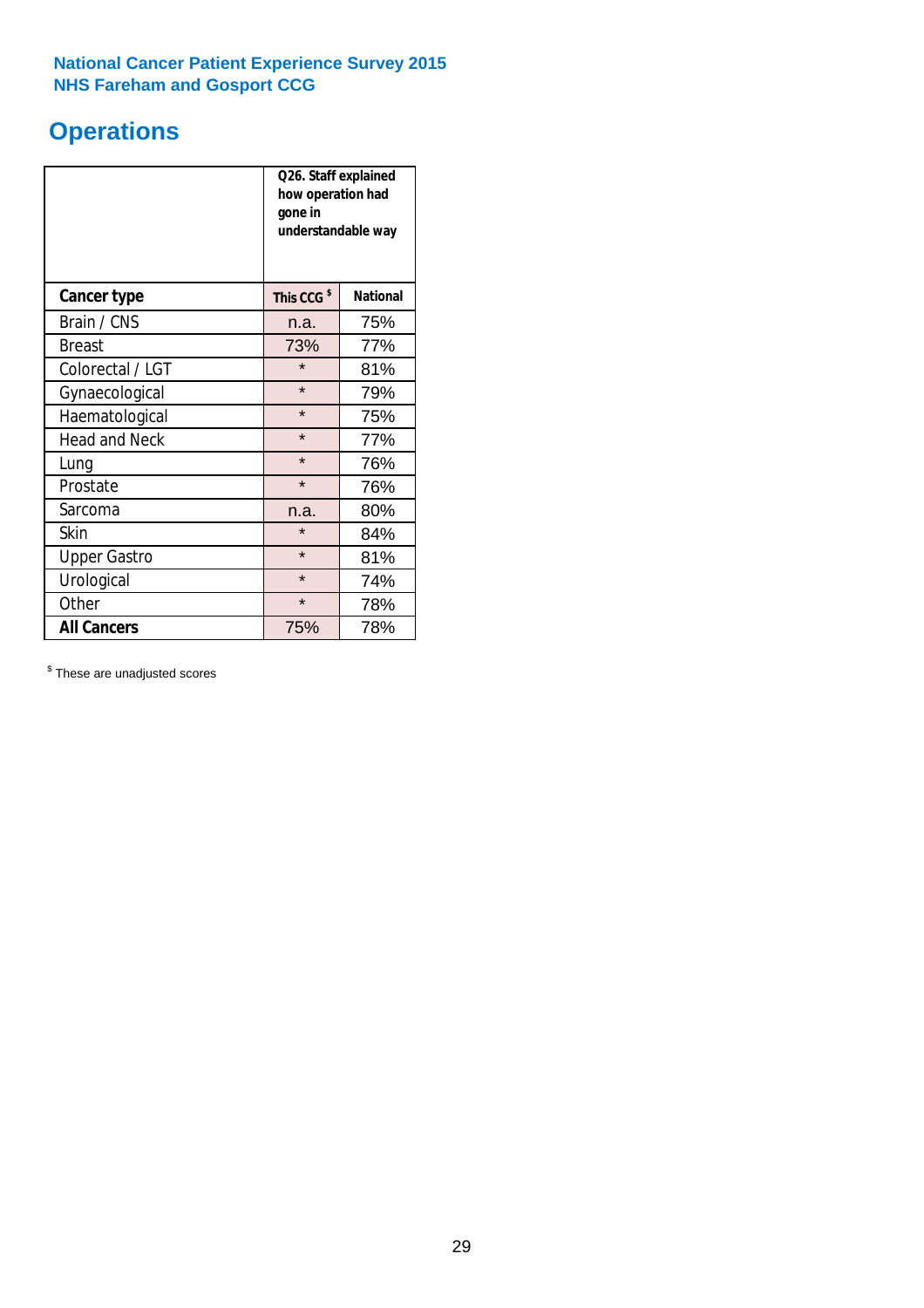# **Hospital care as an inpatient (Part 1 of 2)**

|                      | or nurses did not talk<br>they were not there | Q28. Groups of doctors<br>in front of patient as if | Q29. Patient had<br>confidence and trust in<br>all doctors treating<br>them |                 | Q30. Patient's family<br>or someone close<br>definitely had<br>opportunity to talk to<br>doctor |                 | Q31. Patient had<br>confidence and trust in I<br>all ward nurses |                 |
|----------------------|-----------------------------------------------|-----------------------------------------------------|-----------------------------------------------------------------------------|-----------------|-------------------------------------------------------------------------------------------------|-----------------|------------------------------------------------------------------|-----------------|
| Cancer type          | This CCG <sup>\$</sup>                        | <b>National</b>                                     | This CCG <sup>\$</sup>                                                      | <b>National</b> | This CCG <sup>\$</sup>                                                                          | <b>National</b> | This CCG <sup>\$</sup>                                           | <b>National</b> |
| Brain / CNS          | n.a.                                          | 68%                                                 | n.a.                                                                        | 78%             | n.a.                                                                                            | 65%             | n.a.                                                             | 67%             |
| <b>Breast</b>        | 89%                                           | 89%                                                 | 91%                                                                         | 86%             | 80%                                                                                             | 73%             | 67%                                                              | 74%             |
| Colorectal / LGT     | 87%                                           | 75%                                                 | 91%                                                                         | 85%             | $\star$                                                                                         | 72%             | 77%                                                              | 68%             |
| Gynaecological       | $\star$                                       | 84%                                                 | $\star$                                                                     | 86%             | $\star$                                                                                         | 71%             | $\star$                                                          | 69%             |
| Haematological       | $\star$                                       | 80%                                                 | $\star$                                                                     | 81%             | $\star$                                                                                         | 75%             | $\star$                                                          | 73%             |
| <b>Head and Neck</b> | $\star$                                       | 79%                                                 | $\star$                                                                     | 85%             | $\star$                                                                                         | 73%             | $\star$                                                          | 72%             |
| Lung                 | $\star$                                       | 75%                                                 | $\star$                                                                     | 82%             | $\star$                                                                                         | 71%             | $\star$                                                          | 73%             |
| Prostate             | $\star$                                       | 84%                                                 | $\star$                                                                     | 87%             | $\star$                                                                                         | 72%             | $\star$                                                          | 75%             |
| Sarcoma              | n.a.                                          | 82%                                                 | n.a.                                                                        | 85%             | n.a.                                                                                            | 75%             | n.a.                                                             | 70%             |
| Skin                 | $\star$                                       | 85%                                                 | $\star$                                                                     | 90%             | $\star$                                                                                         | 79%             | $\star$                                                          | 84%             |
| <b>Upper Gastro</b>  | $\star$                                       | 75%                                                 | $\star$                                                                     | 83%             | $\star$                                                                                         | 72%             | $\star$                                                          | 70%             |
| Urological           | $\star$                                       | 80%                                                 | $\star$                                                                     | 84%             | $\star$                                                                                         | 67%             | $\star$                                                          | 75%             |
| Other                | $\star$                                       | 79%                                                 | $\star$                                                                     | 79%             | $\star$                                                                                         | 70%             | $\star$                                                          | 69%             |
| <b>All Cancers</b>   | 80%                                           | 81%                                                 | 87%                                                                         | 84%             | 73%                                                                                             | 72%             | 68%                                                              | 72%             |

|                      | Q32. Always / nearly<br>always enough nurses<br>on duty |                 | Q33. All staff asked<br>patient what name<br>they preferred to be<br>called by |                 | Q34. Always given<br>enough privacy when<br>discussing condition or<br>treatment |                 | Q35. Patient was able<br>to discuss worries or<br>fears with staff during<br>visit |                 |
|----------------------|---------------------------------------------------------|-----------------|--------------------------------------------------------------------------------|-----------------|----------------------------------------------------------------------------------|-----------------|------------------------------------------------------------------------------------|-----------------|
| <b>Cancer type</b>   | This CCG <sup>\$</sup>                                  | <b>National</b> | This CCG <sup>\$</sup>                                                         | <b>National</b> | This CCG <sup>\$</sup>                                                           | <b>National</b> | This CCG <sup>\$</sup>                                                             | <b>National</b> |
| Brain / CNS          | n.a.                                                    | 64%             | n.a.                                                                           | 69%             | n.a.                                                                             | 80%             | n.a.                                                                               | 44%             |
| <b>Breast</b>        | 69%                                                     | 69%             | 56%                                                                            | 60%             | 87%                                                                              | 86%             | 57%                                                                                | 53%             |
| Colorectal / LGT     | 74%                                                     | 61%             | 68%                                                                            | 70%             | 86%                                                                              | 84%             | $\star$                                                                            | 54%             |
| Gynaecological       | $\star$                                                 | 65%             | $\star$                                                                        | 63%             | $\star$                                                                          | 82%             | $\star$                                                                            | 50%             |
| Haematological       | $\star$                                                 | 63%             | $\star$                                                                        | 67%             | $\star$                                                                          | 86%             | $\star$                                                                            | 55%             |
| <b>Head and Neck</b> | $\star$                                                 | 67%             | $\star$                                                                        | 66%             | $\star$                                                                          | 85%             | $\star$                                                                            | 50%             |
| Lung                 | $\star$                                                 | 68%             | $\star$                                                                        | 71%             | $\star$                                                                          | 84%             | $\star$                                                                            | 49%             |
| Prostate             | $\star$                                                 | 71%             | $\star$                                                                        | 67%             | $\star$                                                                          | 87%             | $\star$                                                                            | 52%             |
| Sarcoma              | n.a.                                                    | 68%             | n.a.                                                                           | 71%             | n.a.                                                                             | 87%             | n.a.                                                                               | 52%             |
| Skin                 | $\star$                                                 | 81%             | $\star$                                                                        | 67%             | $\star$                                                                          | 89%             | $\star$                                                                            | 61%             |
| <b>Upper Gastro</b>  | $\star$                                                 | 62%             | $\star$                                                                        | 75%             | $\star$                                                                          | 83%             | $\star$                                                                            | 53%             |
| Urological           | $\star$                                                 | 68%             | $\star$                                                                        | 71%             | $\star$                                                                          | 84%             | $\star$                                                                            | 46%             |
| Other                | $\star$                                                 | 62%             | $\star$                                                                        | 66%             | $\star$                                                                          | 82%             | $\star$                                                                            | 48%             |
| <b>All Cancers</b>   | 68%                                                     | 66%             | 61%                                                                            | 67%             | 84%                                                                              | 85%             | 52%                                                                                | 52%             |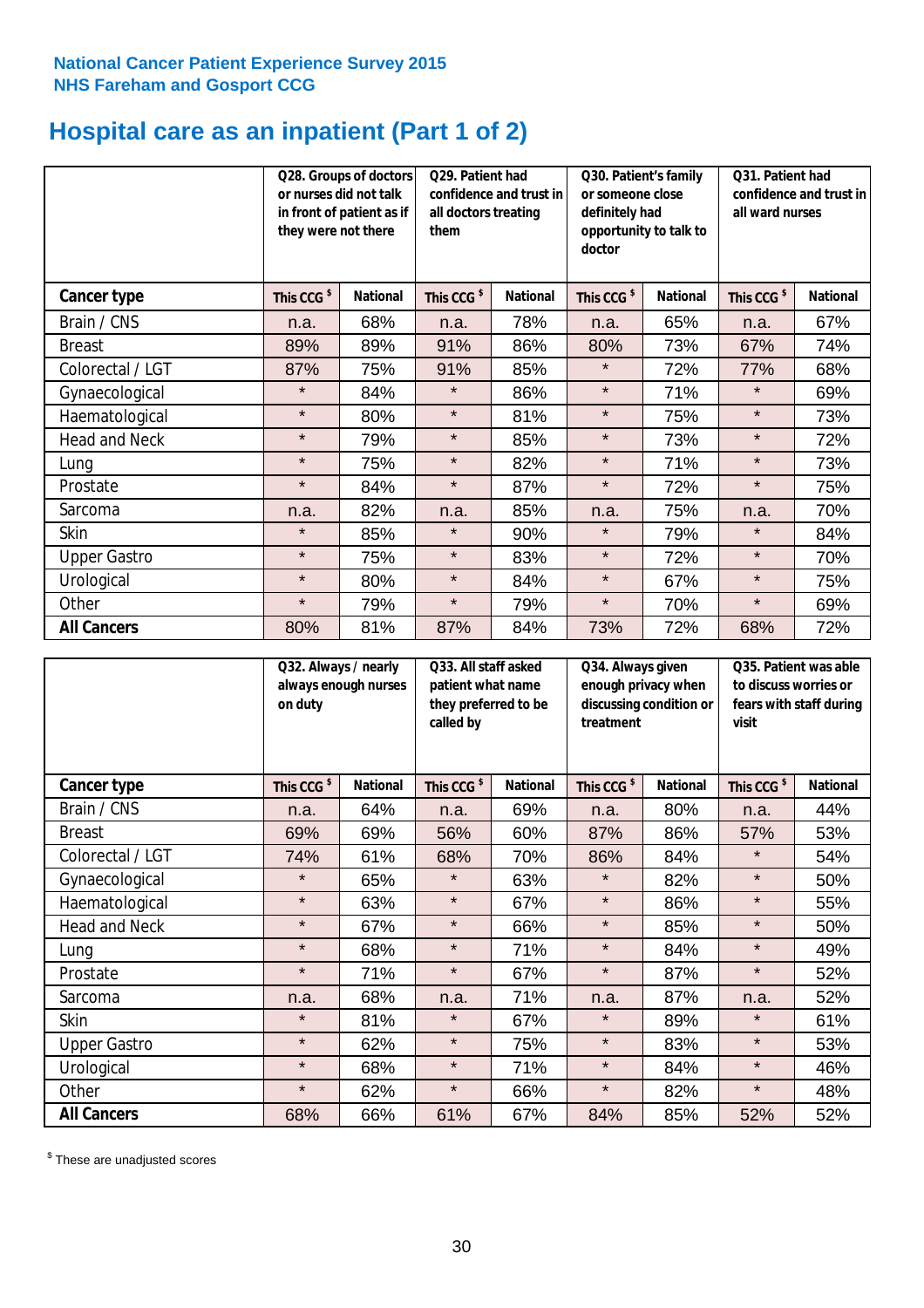# **Hospital care as an inpatient (Part 2 of 2)**

|                      | Q36. Hospital staff<br>definitely did<br>everything to help<br>control pain |                 | Q37. Always treated<br>with respect and<br>dignity by staff |                 | Q38. Given clear<br>written information<br>about what should /<br>should not do post<br>discharge |                 | Q39. Staff told patient<br>who to contact if<br>worried post discharge |                 |
|----------------------|-----------------------------------------------------------------------------|-----------------|-------------------------------------------------------------|-----------------|---------------------------------------------------------------------------------------------------|-----------------|------------------------------------------------------------------------|-----------------|
| Cancer type          | This CCG <sup>\$</sup>                                                      | <b>National</b> | This CCG <sup>\$</sup>                                      | <b>National</b> | This CCG <sup>\$</sup>                                                                            | <b>National</b> | This CCG <sup>\$</sup>                                                 | <b>National</b> |
| Brain / CNS          | n.a.                                                                        | 82%             | n.a.                                                        | 84%             | n.a.                                                                                              | 79%             | n.a.                                                                   | 91%             |
| <b>Breast</b>        | 90%                                                                         | 86%             | 85%                                                         | 88%             | 91%                                                                                               | 90%             | 98%                                                                    | 95%             |
| Colorectal / LGT     | 95%                                                                         | 84%             | 100%                                                        | 86%             | 90%                                                                                               | 83%             | 100%                                                                   | 94%             |
| Gynaecological       | $\star$                                                                     | 83%             | $\star$                                                     | 85%             | $\star$                                                                                           | 86%             | $\star$                                                                | 93%             |
| Haematological       | $\star$                                                                     | 84%             | $\star$                                                     | 89%             | $\star$                                                                                           | 79%             | $\star$                                                                | 95%             |
| <b>Head and Neck</b> | $\star$                                                                     | 84%             | $\star$                                                     | 88%             | $\star$                                                                                           | 86%             | $\star$                                                                | 92%             |
| Lung                 | $\star$                                                                     | 83%             | $\star$                                                     | 87%             | $\star$                                                                                           | 81%             | $\star$                                                                | 92%             |
| Prostate             | $\star$                                                                     | 85%             | $\star$                                                     | 91%             | $\star$                                                                                           | 87%             | $\star$                                                                | 94%             |
| Sarcoma              | n.a.                                                                        | 86%             | n.a.                                                        | 91%             | n.a.                                                                                              | 83%             | n.a.                                                                   | 94%             |
| Skin                 | $\star$                                                                     | 88%             | $\star$                                                     | 93%             | $\star$                                                                                           | 91%             | $\star$                                                                | 97%             |
| <b>Upper Gastro</b>  | $\star$                                                                     | 83%             | $\star$                                                     | 86%             | $\star$                                                                                           | 79%             | $\star$                                                                | 93%             |
| Urological           | $\star$                                                                     | 80%             | $\star$                                                     | 88%             | $\star$                                                                                           | 83%             | $\star$                                                                | 90%             |
| Other                | $\star$                                                                     | 82%             | $\star$                                                     | 85%             | $\star$                                                                                           | 80%             | $\star$                                                                | 92%             |
| <b>All Cancers</b>   | 88%                                                                         | 84%             | 87%                                                         | 87%             | 84%                                                                                               | 84%             | 96%                                                                    | 94%             |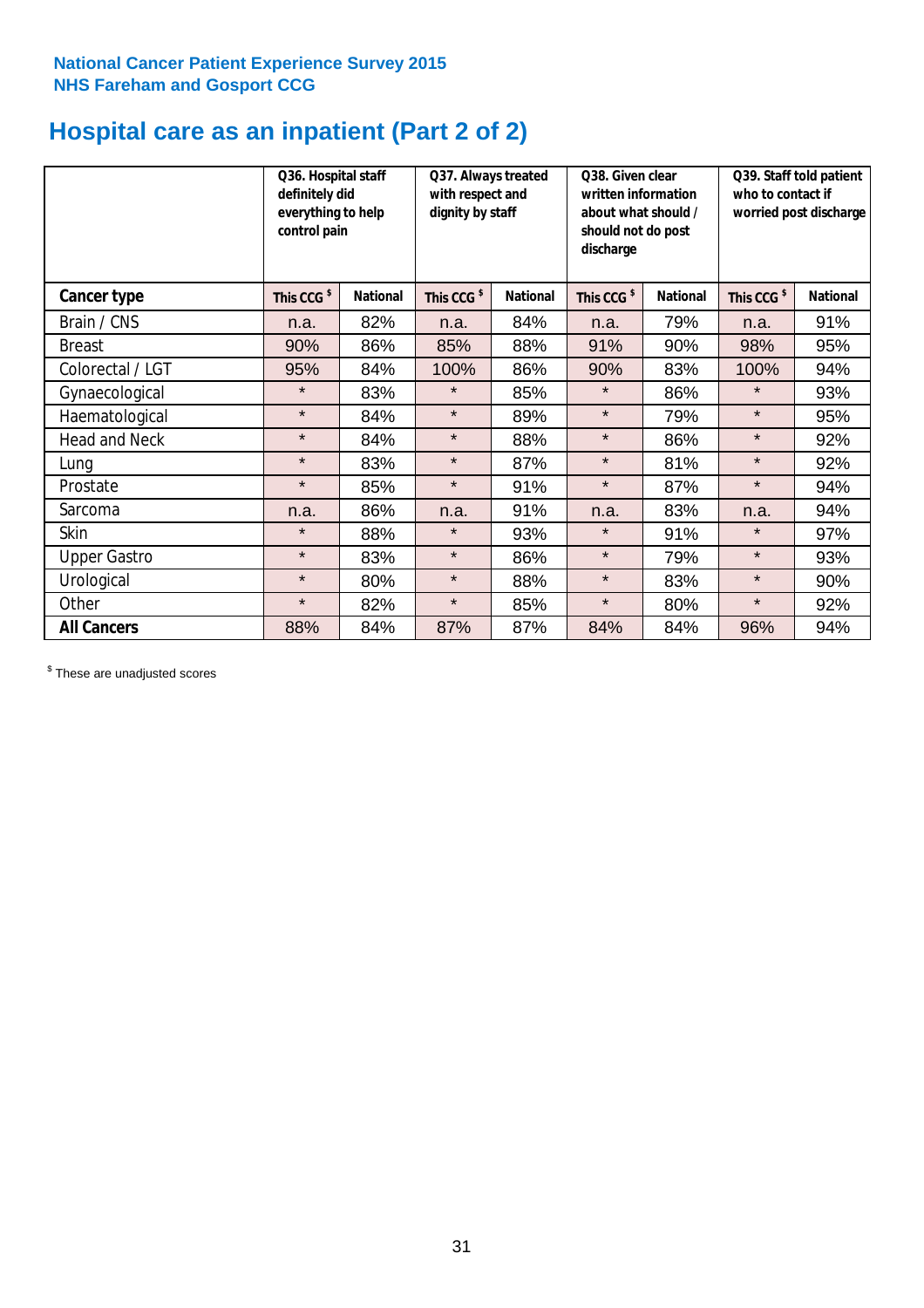# **Hospital care as a day patient / outpatient**

|                      | to discuss worries or<br>visit | Q41. Patient was able<br>fears with staff during | Q42. Doctor had the<br>right notes and other<br>documentation with<br>them |                 | Q44. Beforehand<br>patient had all<br>information needed<br>about radiotherapy<br>treatment |                 | Q45. Patient given<br>understandable<br>information about<br>whether radiotherapy<br>was working |                 |
|----------------------|--------------------------------|--------------------------------------------------|----------------------------------------------------------------------------|-----------------|---------------------------------------------------------------------------------------------|-----------------|--------------------------------------------------------------------------------------------------|-----------------|
| Cancer type          | This CCG <sup>\$</sup>         | <b>National</b>                                  | This CCG <sup>\$</sup>                                                     | <b>National</b> | This CCG <sup>\$</sup>                                                                      | <b>National</b> | This CCG <sup>\$</sup>                                                                           | <b>National</b> |
| Brain / CNS          | $\star$                        | 65%                                              | n.a.                                                                       | 94%             | n.a.                                                                                        | 85%             | n.a.                                                                                             | 52%             |
| <b>Breast</b>        | 69%                            | 70%                                              | 96%                                                                        | 95%             | 83%                                                                                         | 87%             | 63%                                                                                              | 60%             |
| Colorectal / LGT     | $\star$                        | 73%                                              | 96%                                                                        | 95%             | $\star$                                                                                     | 85%             | $\star$                                                                                          | 55%             |
| Gynaecological       | $\star$                        | 70%                                              | $\star$                                                                    | 96%             | $\star$                                                                                     | 85%             | $\star$                                                                                          | 64%             |
| Haematological       | $\star$                        | 74%                                              | 100%                                                                       | 97%             | $\star$                                                                                     | 82%             | $\star$                                                                                          | 64%             |
| <b>Head and Neck</b> | $\star$                        | 69%                                              | $\star$                                                                    | 95%             | $\star$                                                                                     | 86%             | $\star$                                                                                          | 60%             |
| Lung                 | $\star$                        | 69%                                              | $\star$                                                                    | 96%             | $\star$                                                                                     | 86%             | $\star$                                                                                          | 59%             |
| Prostate             | $\star$                        | 69%                                              | $\star$                                                                    | 95%             | $\star$                                                                                     | 88%             | n.a.                                                                                             | 61%             |
| Sarcoma              | $\star$                        | 68%                                              | $\star$                                                                    | 97%             | n.a.                                                                                        | 88%             | n.a.                                                                                             | 63%             |
| Skin                 | $\star$                        | 73%                                              | $\star$                                                                    | 96%             | $\star$                                                                                     | 81%             | n.a.                                                                                             | 63%             |
| <b>Upper Gastro</b>  | $\star$                        | 68%                                              | $\star$                                                                    | 95%             | $\star$                                                                                     | 85%             | $\star$                                                                                          | 57%             |
| Urological           | $\star$                        | 65%                                              | $\star$                                                                    | 95%             | $\star$                                                                                     | 81%             | $\star$                                                                                          | 53%             |
| Other                | $\star$                        | 67%                                              | $\star$                                                                    | 95%             | $\star$                                                                                     | 83%             | $\star$                                                                                          | 59%             |
| <b>All Cancers</b>   | 69%                            | 70%                                              | 97%                                                                        | 96%             | 82%                                                                                         | 86%             | 61%                                                                                              | 60%             |

|                      | O47. Beforehand<br>patient had all<br>information needed<br>treatment | about chemotherapy | Q48. Patient given<br>understandable<br>information about<br>whether<br>chemotherapy was<br>working |                 |  |
|----------------------|-----------------------------------------------------------------------|--------------------|-----------------------------------------------------------------------------------------------------|-----------------|--|
| <b>Cancer type</b>   | This CCG <sup>\$</sup>                                                | <b>National</b>    | This CCG <sup>\$</sup>                                                                              | <b>National</b> |  |
| Brain / CNS          | n.a.                                                                  | 82%                | n.a.                                                                                                | 57%             |  |
| <b>Breast</b>        | 72%                                                                   | 83%                | 52%                                                                                                 | 62%             |  |
| Colorectal / LGT     | $\star$                                                               | 86%                | $\star$                                                                                             | 65%             |  |
| Gynaecological       | $\star$                                                               | 86%                | $\star$                                                                                             | 68%             |  |
| Haematological       | $\star$<br>85%                                                        |                    | $\star$                                                                                             | 75%             |  |
| <b>Head and Neck</b> | $\star$                                                               | 80%                | n.a.                                                                                                | 52%             |  |
| Lung                 | $\star$                                                               | 85%                | $\star$                                                                                             | 68%             |  |
| Prostate             | $\star$                                                               | 83%                | $\star$                                                                                             | 69%             |  |
| Sarcoma              | $\star$                                                               | 82%                | $\star$                                                                                             | 70%             |  |
| Skin                 | $\star$                                                               | 92%                | $\star$                                                                                             | 80%             |  |
| <b>Upper Gastro</b>  | $\star$                                                               | 83%                | $\star$                                                                                             | 64%             |  |
| Urological           | $\star$                                                               | 83%                | $\star$                                                                                             | 66%             |  |
| Other                | $\star$                                                               | 85%                | $\star$                                                                                             | 70%             |  |
| <b>All Cancers</b>   | 82%                                                                   | 84%                | 69%                                                                                                 | 68%             |  |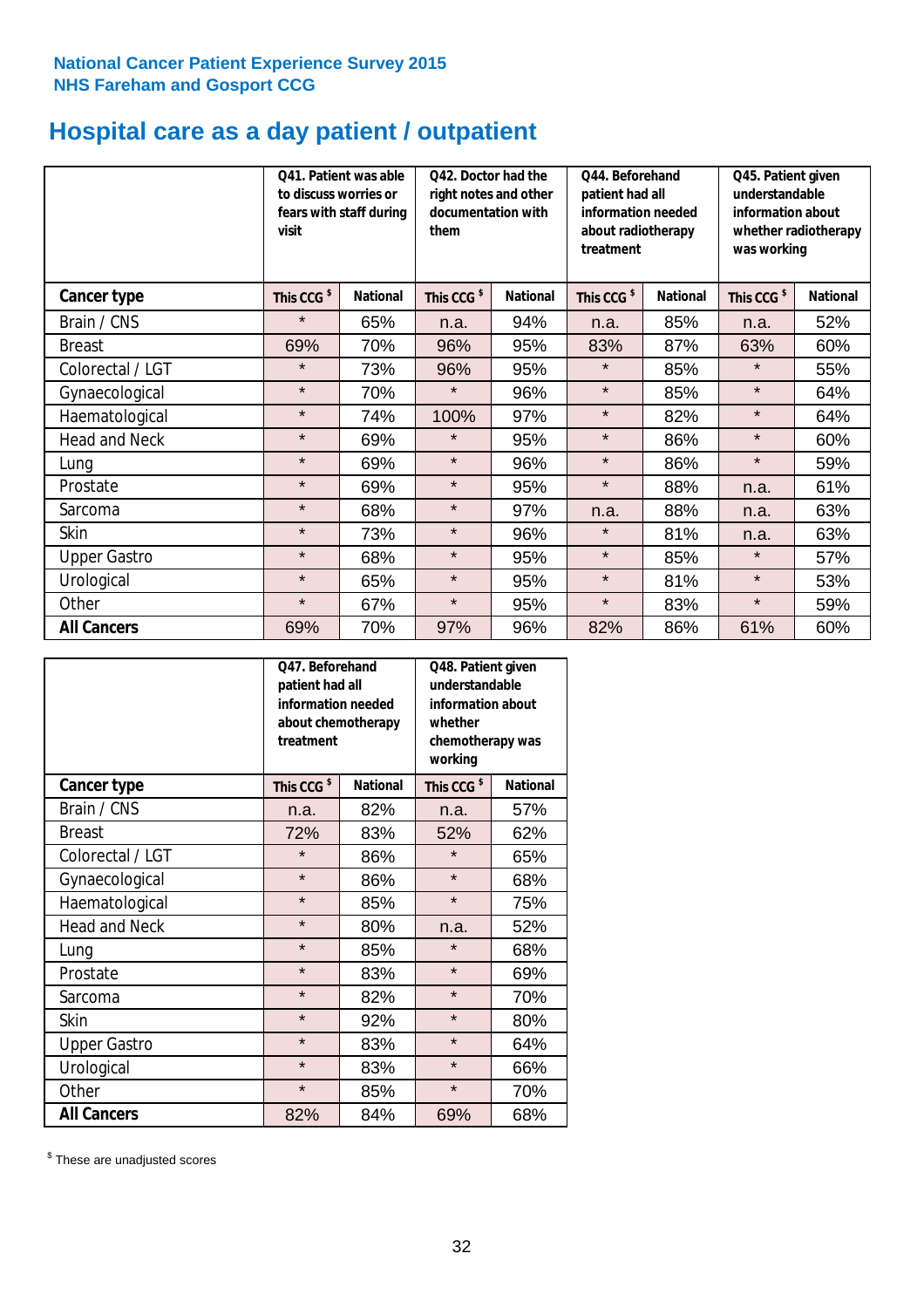# **Home care and support**

|                      | Q49. Hospital staff<br>gave family or | someone close all the<br>information needed to<br>help with care at home | Q50. Patient definitely<br>given enough support<br>from health or social<br>services during<br>treatment |                        | Q51. Patient definitely<br>given enough support<br>from health or social<br>services after<br>treatment |     |
|----------------------|---------------------------------------|--------------------------------------------------------------------------|----------------------------------------------------------------------------------------------------------|------------------------|---------------------------------------------------------------------------------------------------------|-----|
| <b>Cancer type</b>   | This CCG <sup>\$</sup>                | <b>National</b><br>This CCG <sup>\$</sup><br><b>National</b>             |                                                                                                          | This CCG <sup>\$</sup> | <b>National</b>                                                                                         |     |
| Brain / CNS          | $\star$                               | 56%                                                                      | $\star$                                                                                                  | 44%                    | n.a.                                                                                                    | 44% |
| <b>Breast</b>        | 62%                                   | 57%                                                                      | 57%                                                                                                      | 54%                    | 26%                                                                                                     | 40% |
| Colorectal / LGT     | 65%                                   | 60%                                                                      | $\star$                                                                                                  | 62%                    | $\star$                                                                                                 | 52% |
| Gynaecological       | $\star$                               | 56%                                                                      | $\star$                                                                                                  | 52%                    | $\star$                                                                                                 | 42% |
| Haematological       | 50%                                   | 60%                                                                      | $\star$                                                                                                  | 52%                    | $\star$                                                                                                 | 43% |
| <b>Head and Neck</b> | $\star$                               | 59%                                                                      | $\star$                                                                                                  | 53%                    | n.a.                                                                                                    | 50% |
| Lung                 | $\star$                               | 57%                                                                      | $\star$                                                                                                  | 52%                    | $\star$                                                                                                 | 42% |
| Prostate             | $\star$                               | 55%                                                                      | $\star$                                                                                                  | 47%                    | $\star$                                                                                                 | 43% |
| Sarcoma              | $\star$                               | 59%                                                                      | n.a.                                                                                                     | 58%                    | n.a.                                                                                                    | 53% |
| Skin                 | $\star$                               | 67%                                                                      | $\star$                                                                                                  | 58%                    | $\star$                                                                                                 | 61% |
| <b>Upper Gastro</b>  | $\star$                               | 59%                                                                      | $\star$                                                                                                  | 54%                    | $\star$                                                                                                 | 45% |
| Urological           | $\star$                               | 55%                                                                      | $\star$                                                                                                  | 47%                    | $\star$                                                                                                 | 44% |
| Other                | $\star$                               | 54%                                                                      | $\star$<br>55%                                                                                           |                        | $\star$                                                                                                 | 48% |
| <b>All Cancers</b>   | 60%                                   | 58%                                                                      | 51%                                                                                                      | 54%                    | 35%                                                                                                     | 45% |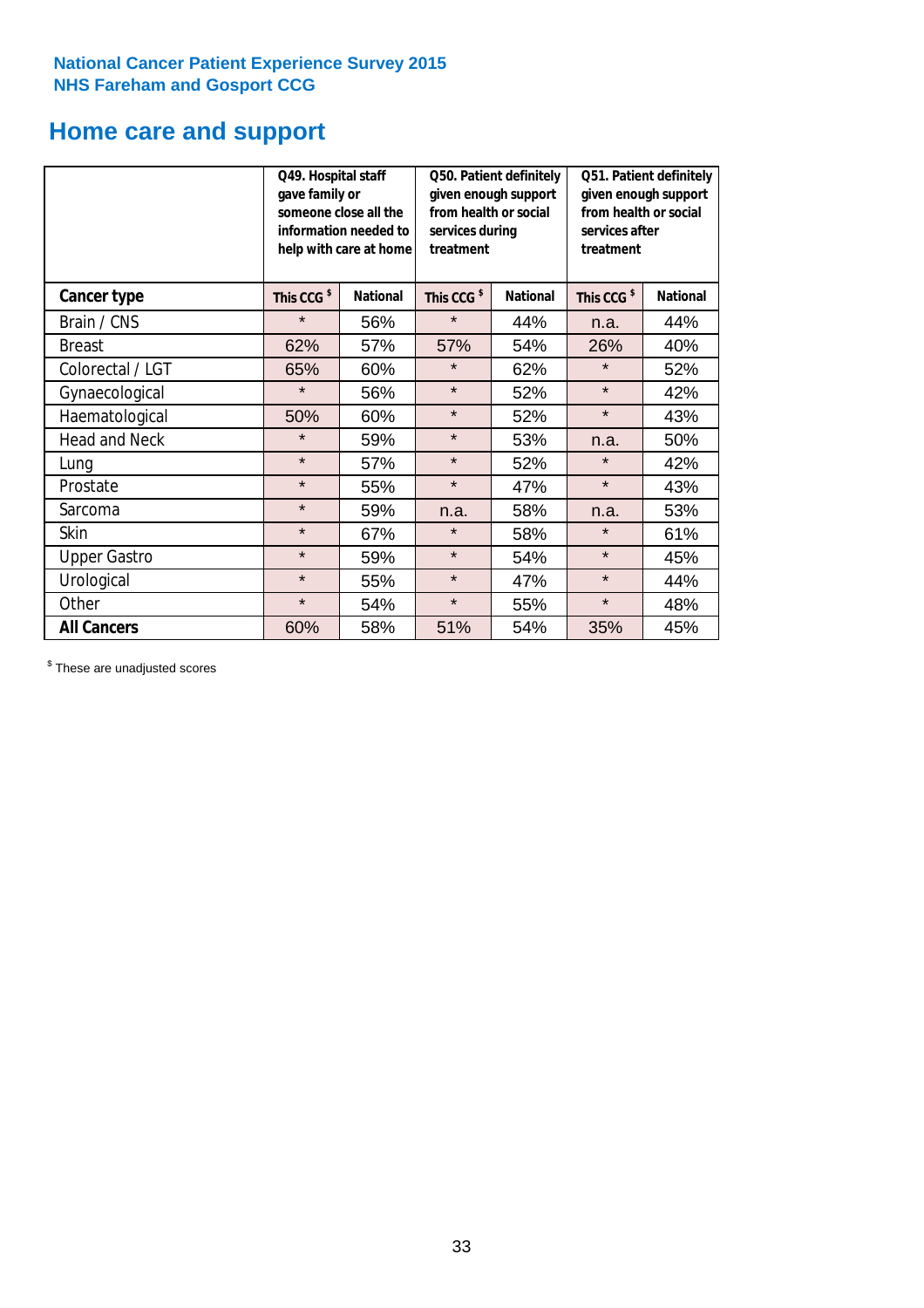# **Care from your general practice**

|                      | information about<br>treatment | Q52. GP given enough<br>patient's condition and | O53. Practice staff<br>definitely did<br>everything they could<br>to support patient |                 |  |
|----------------------|--------------------------------|-------------------------------------------------|--------------------------------------------------------------------------------------|-----------------|--|
| <b>Cancer type</b>   | This CCG <sup>\$</sup>         | <b>National</b>                                 | This CCG <sup>\$</sup>                                                               | <b>National</b> |  |
| Brain / CNS          | n.a.                           | 94%                                             | n.a.                                                                                 | 59%             |  |
| <b>Breast</b>        | 95%                            | 96%                                             | 58%                                                                                  | 63%             |  |
| Colorectal / LGT     | $\star$                        | 95%                                             | $\star$                                                                              | 63%             |  |
| Gynaecological       | $\star$                        | 95%                                             | $\star$                                                                              | 59%             |  |
| Haematological       | 92%                            | 96%                                             | $\star$                                                                              | 61%             |  |
| <b>Head and Neck</b> | $\star$                        | 93%                                             | $\star$                                                                              | 60%             |  |
| Lung                 | $\star$                        | 95%                                             | $\star$                                                                              | 62%             |  |
| Prostate             | $\star$                        | 95%                                             | $\star$                                                                              | 67%             |  |
| Sarcoma              | $\star$                        | 97%                                             | $\star$                                                                              | 65%             |  |
| Skin                 | $\star$                        | 97%                                             | $\star$                                                                              | 71%             |  |
| <b>Upper Gastro</b>  | $\star$                        | 94%                                             | $\star$                                                                              | 62%             |  |
| Urological           | $\star$                        | 95%                                             | $\star$                                                                              | 64%             |  |
| Other                | $\star$                        | 95%                                             | $\star$                                                                              | 61%             |  |
| <b>All Cancers</b>   | 92%                            | 95%                                             | 58%                                                                                  | 63%             |  |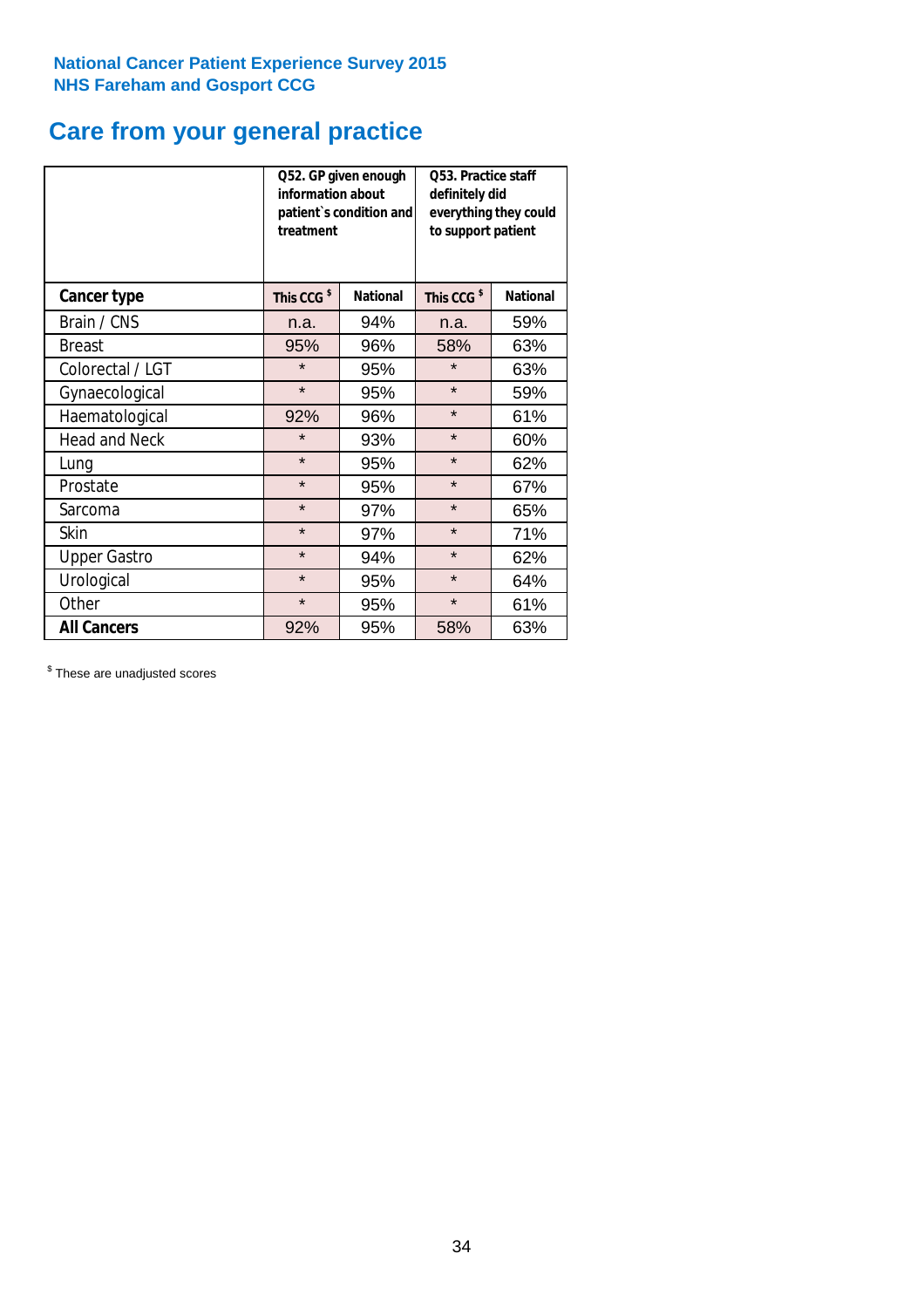# **Your overall NHS care**

|                      | Q54. Hospital and<br>community staff<br>always worked well<br>together |                 | Q55. Patient given a<br>care plan |                 | Q56. Overall the<br>administration of the<br>care was very good /<br>qood |                 | Q57. Length of time for<br>attending clinics and<br>appointments was<br>right |                 |
|----------------------|------------------------------------------------------------------------|-----------------|-----------------------------------|-----------------|---------------------------------------------------------------------------|-----------------|-------------------------------------------------------------------------------|-----------------|
| <b>Cancer type</b>   | This CCG <sup>\$</sup>                                                 | <b>National</b> | This CCG <sup>\$</sup>            | <b>National</b> | This CCG <sup>\$</sup>                                                    | <b>National</b> | This CCG <sup>\$</sup>                                                        | <b>National</b> |
| Brain / CNS          | $\star$                                                                | 45%             | n.a.                              | 29%             | $\star$                                                                   | 84%             | $\star$                                                                       | 60%             |
| <b>Breast</b>        | 60%                                                                    | 60%             | 19%                               | 35%             | 90%                                                                       | 90%             | 64%                                                                           | 64%             |
| Colorectal / LGT     | 65%                                                                    | 60%             | 33%                               | 36%             | 78%                                                                       | 88%             | 79%                                                                           | 68%             |
| Gynaecological       | $\star$                                                                | 58%             | $\star$                           | 29%             | $\star$                                                                   | 89%             | $\star$                                                                       | 66%             |
| Haematological       | 54%                                                                    | 63%             | 29%                               | 33%             | 93%                                                                       | 92%             | 64%                                                                           | 62%             |
| <b>Head and Neck</b> | $\star$                                                                | 58%             | $\star$                           | 34%             | $\star$                                                                   | 89%             | $\star$                                                                       | 65%             |
| Lung                 | $\star$                                                                | 63%             | $\star$                           | 32%             | $\star$                                                                   | 89%             | $\star$                                                                       | 70%             |
| Prostate             | $\star$                                                                | 63%             | $\star$                           | 36%             | $\star$                                                                   | 87%             | $\star$                                                                       | 71%             |
| Sarcoma              | $\star$                                                                | 60%             | n.a.                              | 31%             | $\star$                                                                   | 90%             | $\star$                                                                       | 63%             |
| Skin                 | $\star$                                                                | 69%             | $\star$                           | 39%             | $\star$                                                                   | 89%             | $\star$                                                                       | 73%             |
| <b>Upper Gastro</b>  | $\star$                                                                | 58%             | $\star$                           | 36%             | $\star$                                                                   | 88%             | $\star$                                                                       | 66%             |
| Urological           | $\star$                                                                | 62%             | $\star$                           | 26%             | $\star$                                                                   | 84%             | $\star$                                                                       | 73%             |
| Other                | $\star$                                                                | 56%             | $\star$                           | 29%             | $\star$                                                                   | 87%             | $\star$                                                                       | 61%             |
| <b>All Cancers</b>   | 59%                                                                    | 61%             | 27%                               | 33%             | 85%                                                                       | 89%             | 67%                                                                           | 66%             |

|                      | Q58. Taking part in<br>cancer research | discussed with patient | Q59. Patient's average<br>rating of care scored<br>from very poor to very<br>good |                 |  |
|----------------------|----------------------------------------|------------------------|-----------------------------------------------------------------------------------|-----------------|--|
| <b>Cancer type</b>   | This CCG <sup>\$</sup>                 | <b>National</b>        | This CCG <sup>\$</sup>                                                            | <b>National</b> |  |
| Brain / CNS          | $\star$                                | 32%                    | $\star$                                                                           | 8.5             |  |
| <b>Breast</b>        | 14%                                    | 28%                    | 8.8                                                                               | 8.8             |  |
| Colorectal / LGT     | 29%                                    | 22%                    | 8.7                                                                               | 8.7             |  |
| Gynaecological       | $\star$                                | 27%                    | $\star$                                                                           | 8.7             |  |
| Haematological       | 56%                                    | 36%                    | 8.8                                                                               | 8.8             |  |
| <b>Head and Neck</b> | $\star$                                | 21%                    | $\star$                                                                           | 8.6             |  |
| Lung                 | $\star$                                | 34%                    | $\star$                                                                           | 8.6             |  |
| Prostate             | $\star$                                | 35%                    | $\star$                                                                           | 8.6             |  |
| Sarcoma              | $\star$                                | 29%                    | $\star$                                                                           | 8.7             |  |
| <b>Skin</b>          | $\star$                                | 17%                    | $\star$                                                                           | 8.9             |  |
| <b>Upper Gastro</b>  | $\star$                                | 30%                    | $\star$                                                                           | 8.6             |  |
| Urological           | $\star$                                | 14%                    | $\star$                                                                           | 8.5             |  |
| Other                | $\star$                                | 31%                    | $\star$                                                                           | 8.6             |  |
| <b>All Cancers</b>   | 25%                                    | 28%                    | 8.6                                                                               | 8.7             |  |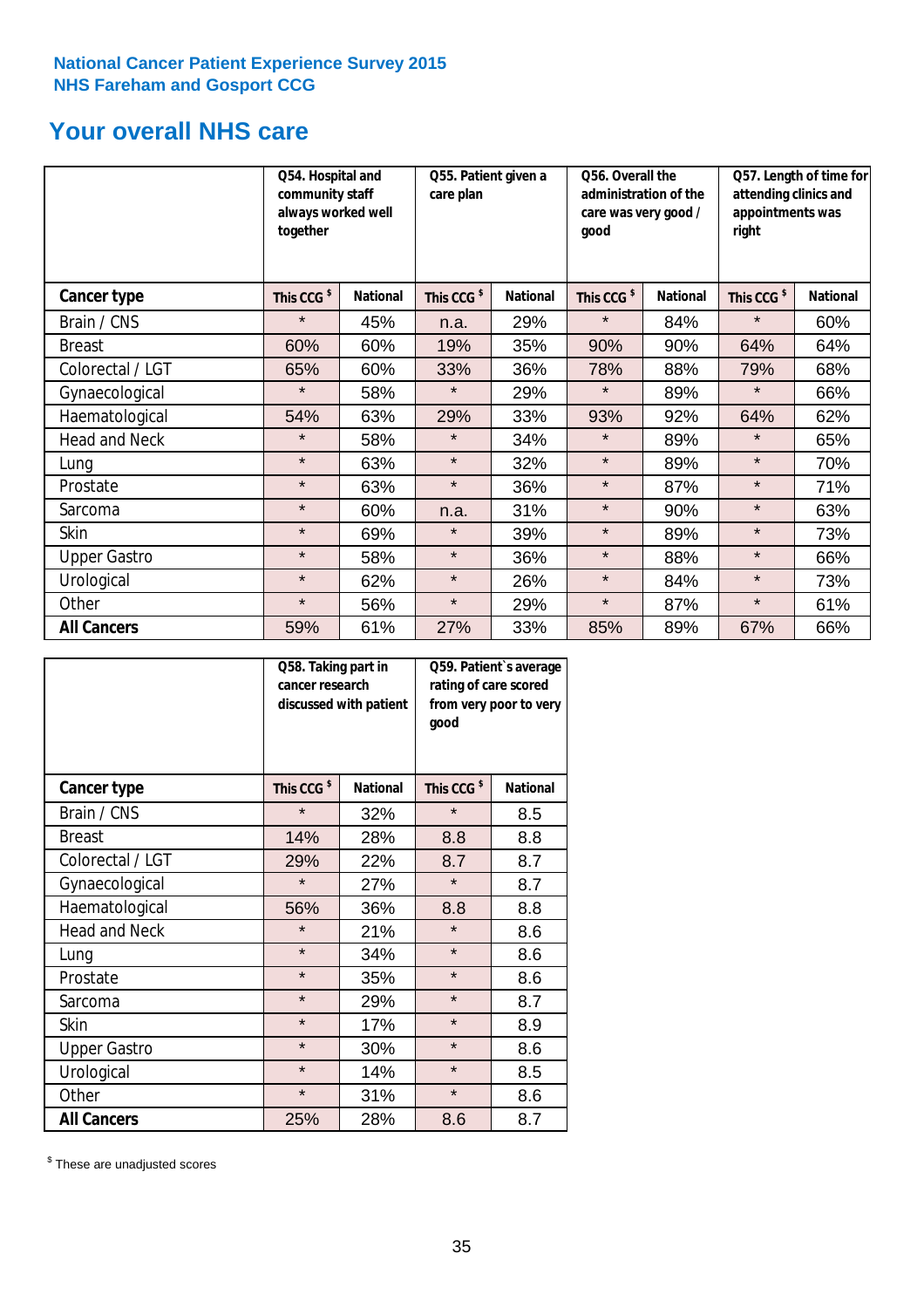# **Annex**

# **Methodology**

The sample for the survey included all adult (aged 16 and over) NHS patients, with a confirmed primary diagnosis of cancer, discharged from an NHS Trust after an inpatient episode or day case attendance for cancer related treatment in the months of April, May and June 2015.

The patients included in the sample had relevant cancer ICD10 codes (C00-99 excluding C44 and C84, and D05) in the first diagnosis field of their patient records, applied to their patient files by the relevant NHS Trust, and were alive at the point at which fieldwork commenced. Deceased checks were undertaken on up to three occasions during fieldwork, to ensure that questionnaires were not sent to patients who had died since their treatment.

Trust samples were checked rigorously for duplicates and patient lists were also de-duplicated nationally to ensure that patients did not receive multiple copies of questionnaires.

The fieldwork for the survey was undertaken between October 2015 and March 2016.

For the first time, the survey used a mixed mode methodology. Questionnaires were sent by post with two reminders where necesssary, but also included an option to complete online. A Freephone helpline was available for respondents to ask questions about the survey, to enable them to complete their questionnaires over the phone, and to provide access to a translation and interpreting facility for those whose first language was not English.

The Health Research Authority supported the survey by granting Section 251 approval.

# **Further information**

Further information on survey methodology, as well as all of the national and local reports and data, is available at www.ncpes.co.uk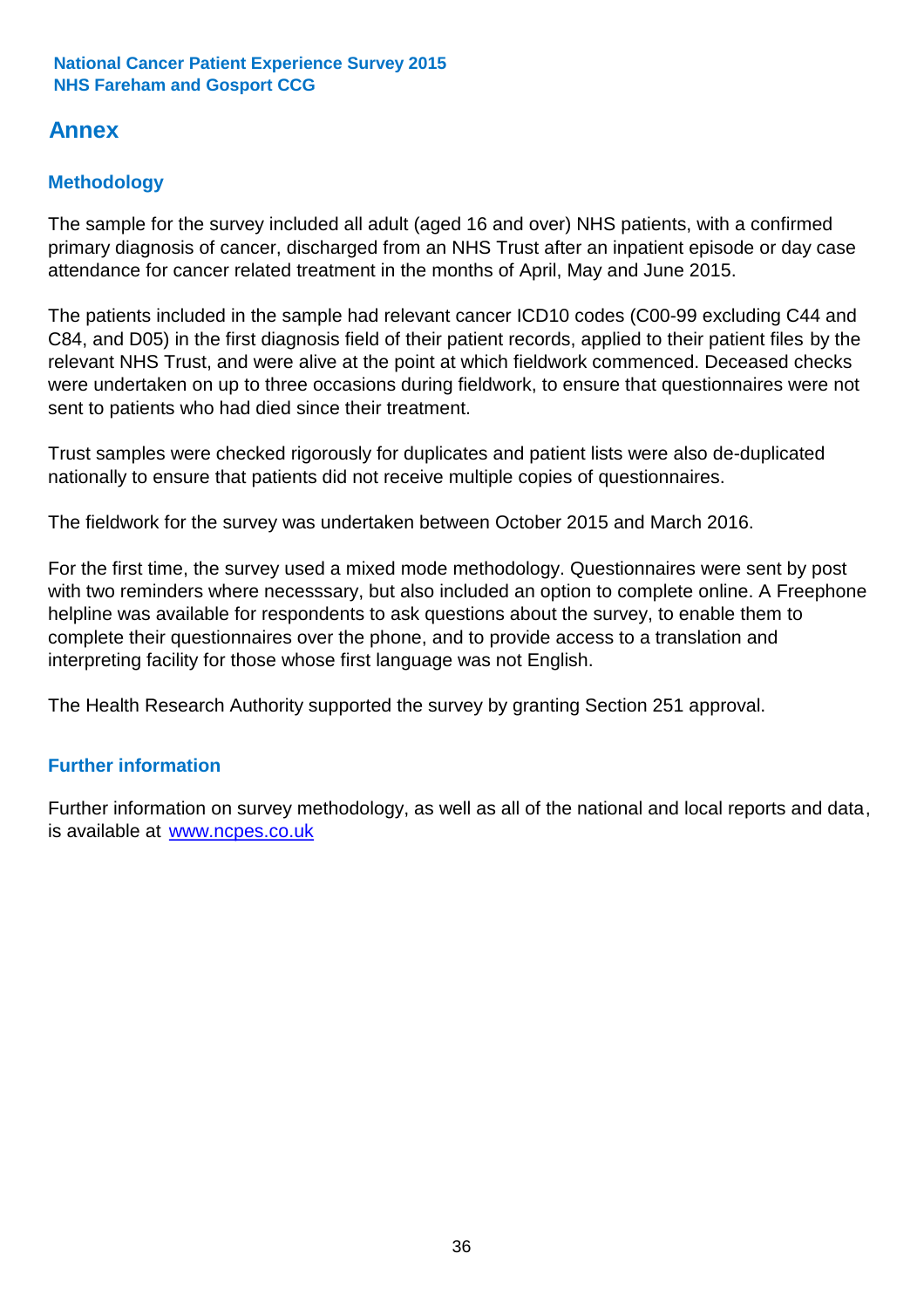### **Redevelopment of the 2015 survey**

A number of significant changes have been made to the National Cancer Patient Experience Survey in 2015:

- the length of the questionnaire has been reduced
- response options have been reviewed and changed to make them consistent throughout the survey
- some of the questions and / or answer options have been changed so that they are now in line with questions in other patient surveys (e.g. the Care Quality Commission national patient surveys), to improve comparability between them
- the topic areas within the questionnaire have been redesigned to capture the whole patient journey.

There are 50 questions in the questionnaire that relate directly to patient experience. Of these, 14 remain unchanged from previous years; and a further 21 have been slightly amended. We draw caution in directly comparing data from the 2015 survey to the findings of the previous CPES surveys, even for identical questions. Changes in the structure of the survey instrument (questionnaire) and also the administration of the survey (calendar period and length of time from sampling to field work start and completion) may influence nationwide averages, although these features will not greatly impact on relative comparisons (e.g. between patient groups or hospitals).

The other 15 questions are either new or substantially changed from previous years.

It is expected that there will be few, if any changes, to the questionnaire going forward so we will be able to compare the results year on year. Where changes are necessary they are expected to be for methodological reasons or to improve question reliability.

Another significant change in 2015 is that an online version of the questionnaire has been developed. The online version was developed to make the questionnaire more accessible for respondents. This may have an impact on the demographic characteristics of the respondents. This may be an improvement if previously underrepresented groups have responded. However, changes to the demographics of respondents may have implications on the overall results - and again, leads us to draw caution in directly comparing results with previous years.

### **Official Statistics**

The 2015 survey data has been published for the first time as Official Statistics. The 2015 survey data has been produced and published in line with the Code of Practice for Official Statistics.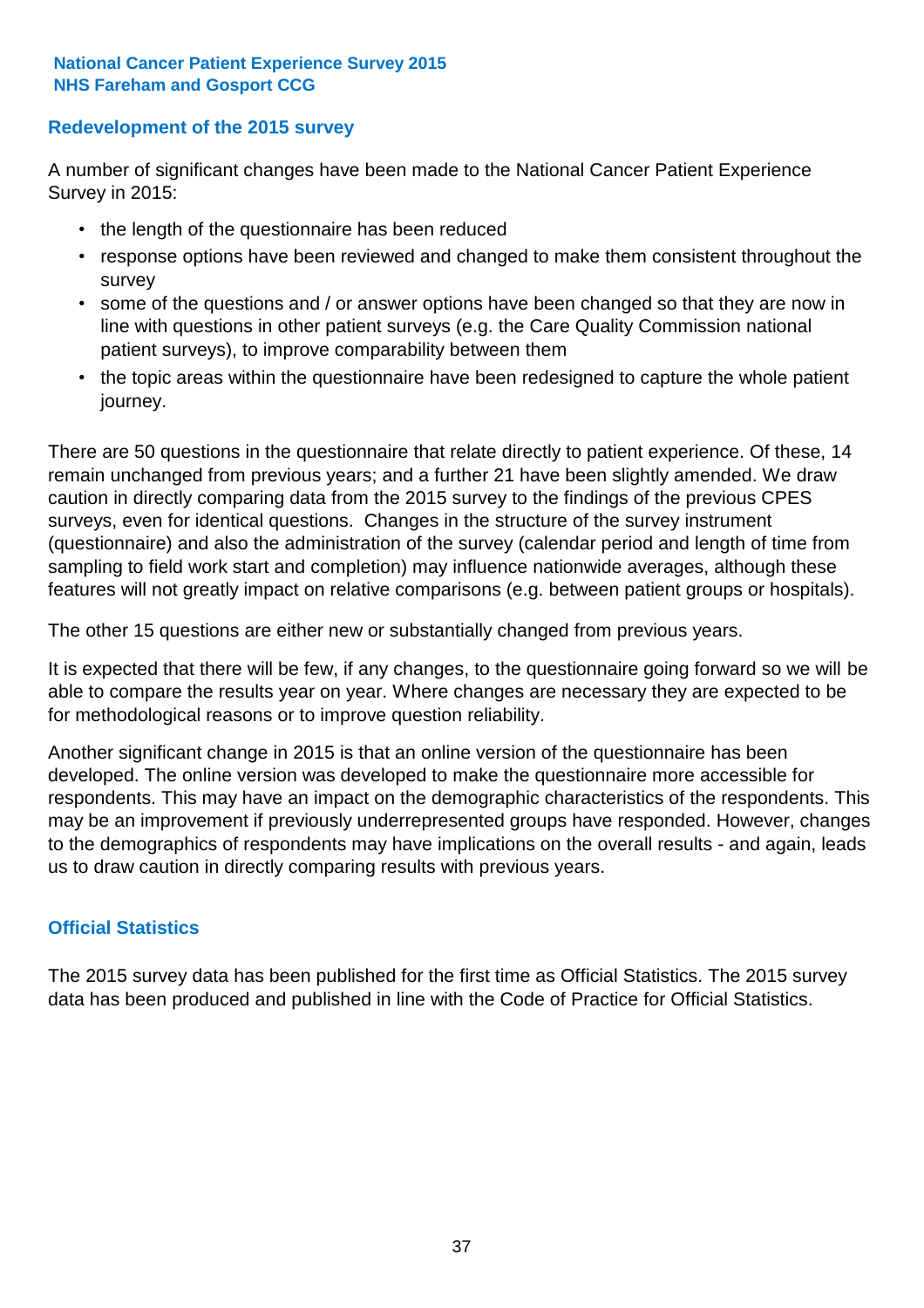### **Scoring methodologies**

49 of the 50 questions relating directly to patient experience have been summarised as the score of the percentage of patients who reported a positive experience. For example:

- question 6 asks: "Overall, how did you feel about the length of time you had to wait for your test to be done?". Responses have been recorded as positive only for those patients who selected the first option ("It was about right")
- question 11 asks: "When you were told you had cancer, were you given written information about the type of cancer you had?". Responses have been recorded as positive only for those patients who selected the first option ("Yes, and it was easy to understand").

Where options do not provide any information on positive/negative patient experience (e.g. "Don't know / can't remember"), they are excluded from the score.

The other question (question 59) asks respondents to rate their overall care on a scale of 0 to 10. Scores have been given as an average on this scale.

A copy of the 2015 questionnaire, marked up with all of these scoring conventions, is available at www.ncpes.co.uk

Further details on the scoring methodology can be found in the technical document for the survey, available at <u>www.ncpes.co.uk</u>

#### **Case-mix adjustment**

For the first time in 2015, case-mix adjusted findings are being presented alongside unadjusted results for CCGs. Case-mix adjustment allows us to account for the impact that differing patient populations might have on results. By using the case-mix adjusted estimates we can obtain a greater understanding of how a CCG is performing given their patient population.

The factors taken into account in this case-mix adjustment are gender, age, ethnic group, deprivation, and tumour group.

For further details on case-mix adjustment, please refer to the technical document for the survey, available at www.ncpes.co.uk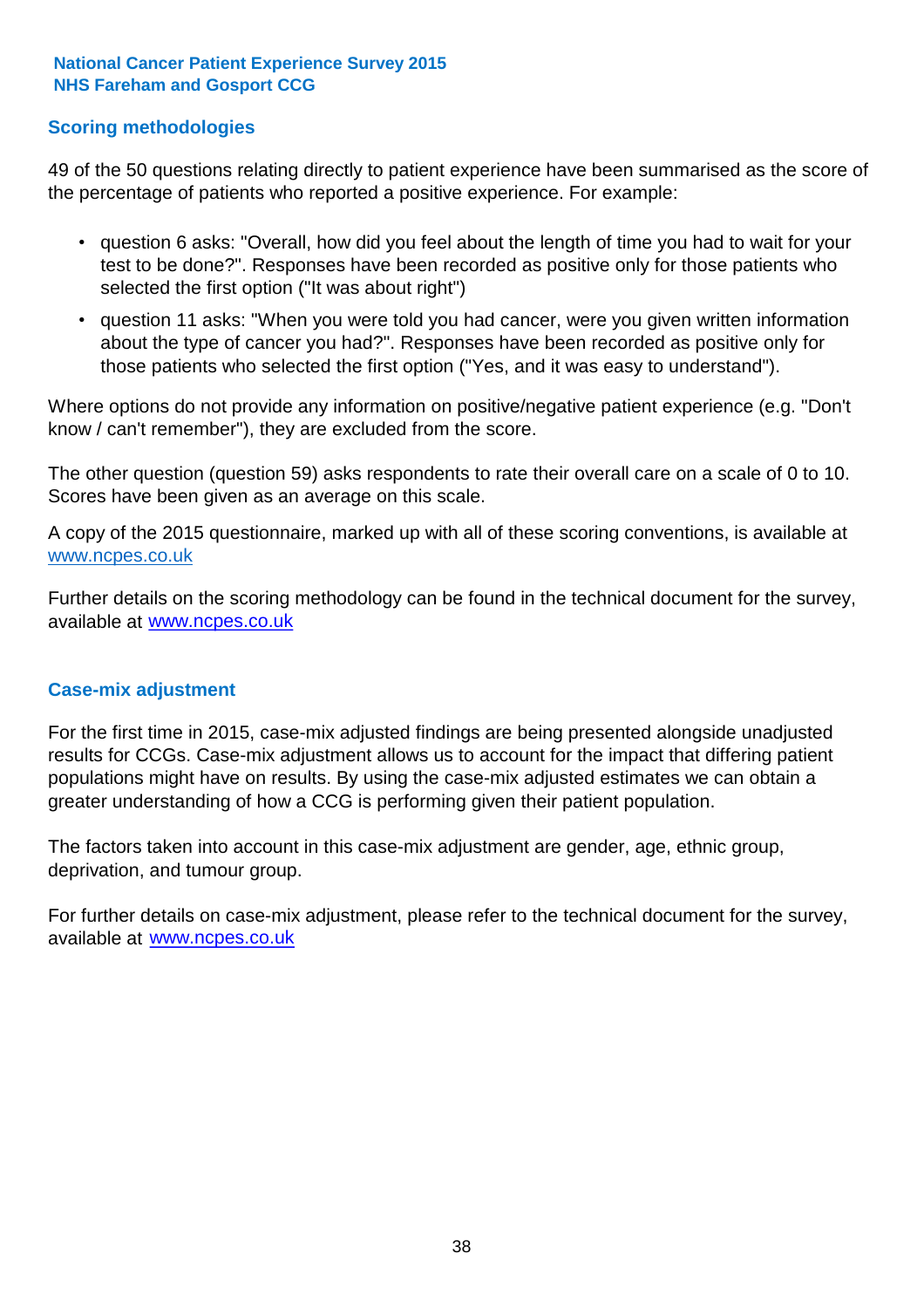# **Response Rates**

|                 | Sample<br><b>Size</b> | <b>Excluded</b> | Adjusted<br><b>Sample</b> | <b>Not</b><br><b>Returned Refused</b> | Blank / | Completed | Response<br>Rate |
|-----------------|-----------------------|-----------------|---------------------------|---------------------------------------|---------|-----------|------------------|
| <b>National</b> | 116,991               | 8.719           | 108,272                   | 33,168                                | 3.918   | 71,186    | 66%              |
| <b>10K</b>      | 342                   | 25              | 317                       | 74                                    |         | 236       | 74%              |

#### **Respondents by tumour group**

The tables below show the numbers of patients from each tumour group and the age and gender distribution of these patients.

| <b>Tumour Group</b>  | Number of<br>respondents* |
|----------------------|---------------------------|
| Brain / CNS          | $\overline{2}$            |
| <b>Breast</b>        | 81                        |
| Gynaecological       | 16                        |
| Colorectal / LGT     | 27                        |
| Lung                 | 13                        |
| <b>Skin</b>          | 6                         |
| Haematological       | 28                        |
| <b>Upper Gastro</b>  | 14                        |
| Other                | 5                         |
| Urological           | 17                        |
| Prostate             | 15                        |
| Sarcoma              | $\overline{1}$            |
| <b>Head and Neck</b> | 11                        |

*\* These figures may not match the numerator for all questions in the 'Comparisons by tumour group' section of this report, because not all questions were answered by all respondents.*

### **Respondents by age and gender**

The questionnaire asked respondents to give their year of birth. This information has been amalgamated into 8 age bands. The age and gender distribution for the CCG was as follows:

|             | 16-24 | 25-34 | 35-44 | 45-54 | 55-64 | 65-74 | 75-84 | $85+$ | <b>Total</b> |
|-------------|-------|-------|-------|-------|-------|-------|-------|-------|--------------|
| <b>Male</b> |       |       |       |       | 22    | 34    | 29    |       | 95           |
| Female      |       |       |       | 24    | 28    | 55    | 24    |       | 141          |
| Total       |       |       |       | 30    | 50    | 89    | 53    |       | 236          |